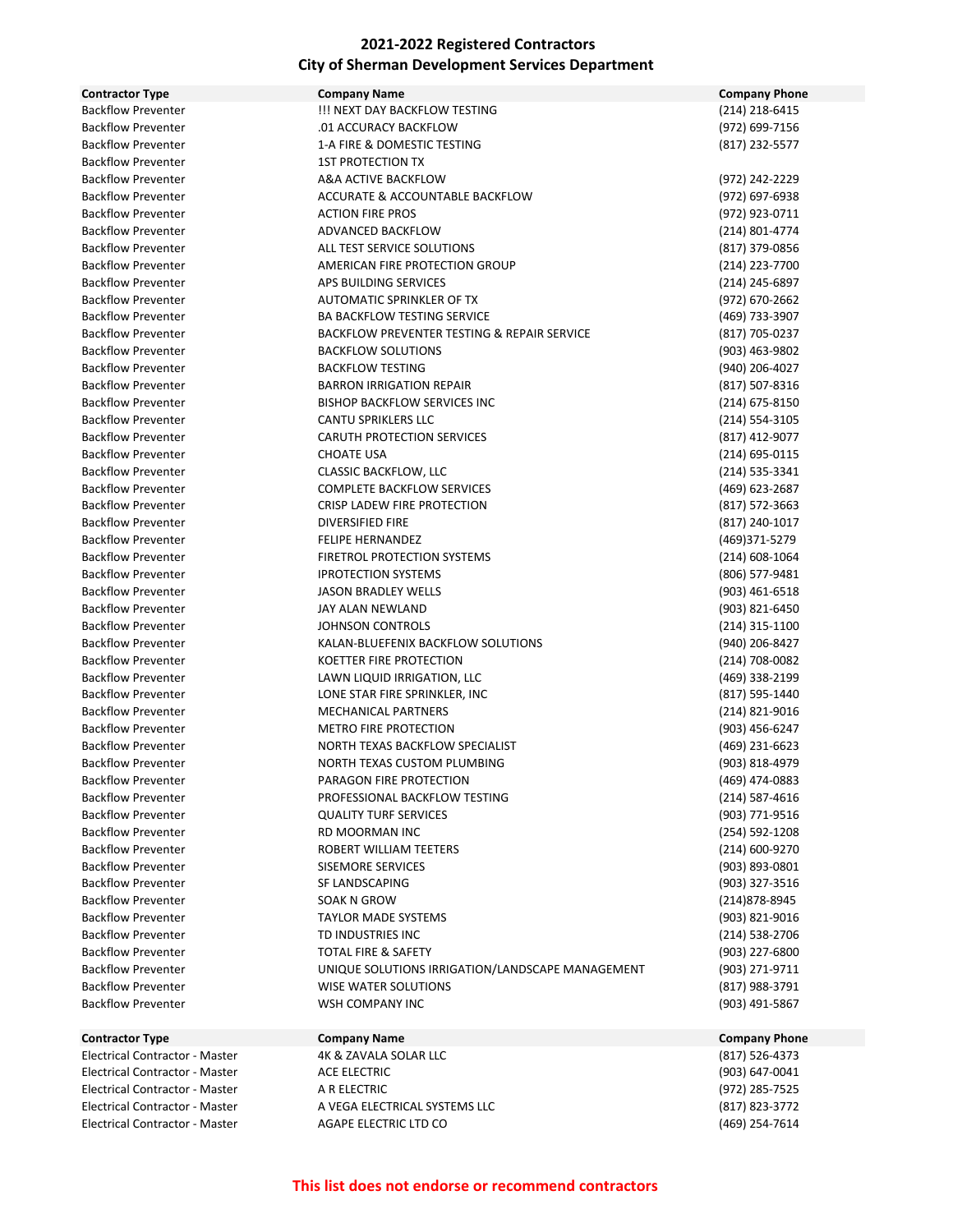| Electrical Contractor - Master        | ALL STAR ELECTRIC N.A., LLC              | (918) 520-8877   |
|---------------------------------------|------------------------------------------|------------------|
| Electrical Contractor - Master        | ALL TECH ELECTRIC INC                    | (817) 907-5933   |
| Electrical Contractor - Master        | ALLEGIANCE ELECTRIC LLC                  | (940) 592-4340   |
| Electrical Contractor - Master        | ALLIANCE PRO ELECTRIC                    | (817) 401-2221   |
| Electrical Contractor - Master        | ALPINE AIR CONDITIONING & HEAT           | (903) 891-9154   |
| Electrical Contractor - Master        | AL'S ELECTRIC                            | (903) 327-2724   |
| Electrical Contractor - Master        | AMBER ELECTRICAL CONTRACTORS INC         | (469) 576-8455   |
| Electrical Contractor - Master        | <b>AMPERE NETWORKS</b>                   | (214) 796-4900   |
| Electrical Contractor - Master        | ANDERSON ELECTRICAL CONSTRUCTION LLC     | (903) 436-1985   |
| Electrical Contractor - Master        | AQ ELECTRIC LLC                          | (469) 600-8305   |
| Electrical Contractor - Master        | <b>AQUA GROUP INC</b>                    | (817) 416-8577   |
| <b>Electrical Contractor - Master</b> | <b>AQUAZUL ELECTRIC</b>                  | (214) 538-2143   |
| Electrical Contractor - Master        | <b>ARJAY ELECTRIC CORP</b>               | (469) 363-2584   |
| Electrical Contractor - Master        | AR ELECTRIC                              | (972) 285-7525   |
| Electrical Contractor - Master        | ARMOR ELECTRICAL LP                      | (972) 415-7448   |
| Electrical Contractor - Master        | ASSURED ELECTRICAL LLC                   | (469) 534-3129   |
| Electrical Contractor - Master        | ATK ELECTRIC LLC                         | (214) 856-9757   |
|                                       |                                          |                  |
| Electrical Contractor - Master        | ATLANTA ELECTRICAL EXPERTS INC           | (469) 515-4140   |
| <b>Electrical Contractor - Master</b> | ATWOOD ELECTRIC                          | (817) 918-1935   |
| Electrical Contractor - Master        | <b>AVEC</b>                              | (214) 951-5811   |
| Electrical Contractor - Master        | <b>BARZAGA INC</b>                       | (214) 875-3090   |
| Electrical Contractor - Master        | <b>BARNETT SIGNS, INC</b>                | (214) 729-2206   |
| Electrical Contractor - Master        | <b>BEWLEY ELECTRIC</b>                   | (972) 754-7884   |
| Electrical Contractor - Master        | <b>BISON ELECTRIC</b>                    | (817) 449-8283   |
| Electrical Contractor - Master        | <b>BLACKLAND ELECTRICAL</b>              | (214) 364-1904   |
| Electrical Contractor - Master        | <b>BLAYNEY ELECTRIC</b>                  | (903) 328-1486   |
| <b>Electrical Contractor - Master</b> | <b>BLEVINS ELECTRIC</b>                  | (972) 924-9010   |
| Electrical Contractor - Master        | <b>BLINK ELECTRIC INC</b>                | (214) 546-0886   |
| Electrical Contractor - Master        | BR & FLOWERS ELECTRIC LLC                | (903) 357-3081   |
| Electrical Contractor - Master        | <b>BRAGG'S ELECTRIC</b>                  | (972) 658-6166   |
| Electrical Contractor - Master        | C&B ELECTRIC, INC                        | (972) 790-0707   |
| Electrical Contractor - Master        | C&F ELECTRICAL CO. LTD                   | (214) 796-3019   |
| Electrical Contractor - Master        | <b>C&amp;G ELECTRIC INC</b>              | (940) 465-7256   |
| Electrical Contractor - Master        | CANO ELECTRIC INC                        | (817) 479-3061   |
| Electrical Contractor - Master        | <b>CASEY JOE REYNOLDS</b>                | (909) 267-5955   |
| Electrical Contractor - Master        | <b>CCE SOLUTIONS</b>                     | (903) 450-3260   |
| Electrical Contractor - Master        | <b>CHANDLER SIGNS LLC</b>                | (972) 739-6557   |
| Electrical Contractor - Master        | <b>CONDUCTIVE ELECTRIC</b>               | (972) 697-9036   |
| Electrical Contractor - Master        | <b>CONSTRUCTION SERVICING CENTER INC</b> | (818) 351-5789   |
| <b>Electrical Contractor - Master</b> | <b>CTX LIGHTING &amp; ELECTRICAL</b>     | (972) 900-9959   |
| Electrical Contractor - Master        | DT ELECTRICIANS LLC                      | (817) 521-1798   |
| Electrical Contractor - Master        | <b>ELECTRA PLUS</b>                      | (214) 402-0554   |
| Electrical Contractor - Master        | <b>ELECTRIC EXPRESS</b>                  | $(214)$ 663-8616 |
| Electrical Contractor - Master        | ELEMENT ELECTRIC SYSTEMS                 | (903) 818-3802   |
| Electrical Contractor - Master        | ELITE ENERGY LLC                         | (817) 916-0768   |
| Electrical Contractor - Master        | ELLIS ELECTRIC LLC                       | (903) 815-2306   |
| Electrical Contractor - Master        | EMPIRE SOLAR GROUP LLC                   | (800) 467-4572   |
| Electrical Contractor - Master        | <b>ENHANCE ELECTRIC</b>                  | (214) 624-8840   |
| Electrical Contractor - Master        | EP ELECTRIC & ELECTRONICS                | (214) 732-8556   |
| Electrical Contractor - Master        | EVERGREEN ELECTRICAL CONTRACTING, INC    | (817) 798-4659   |
| Electrical Contractor - Master        | <b>EVERETT TAYLOR ELECTRIC</b>           | (903) 624-0068   |
| Electrical Contractor - Master        | <b>EXTREME ELECTRIC</b>                  |                  |
| Electrical Contractor - Master        |                                          | (940) 867-3314   |
|                                       | <b>FERGUSON ELECTRIC</b>                 | (940) 368-5459   |
| Electrical Contractor - Master        | FIRST CHOICE ELECTRIC & AIR              | (214) 509-9207   |
| Electrical Contractor - Master        | <b>FIRST CLASS SERVICES</b>              | (903) 337-1437   |
| Electrical Contractor - Master        | <b>FISHER ELECTRIC</b>                   | (972) 742-2721   |
| Electrical Contractor - Master        | <b>FISK ELECTRIC</b>                     | (972) 466-0900   |
| Electrical Contractor - Master        | <b>FLUENT SOLAR LLC</b>                  | (801) 312-0258   |
| Electrical Contractor - Master        | FLOWERS ELECTRICAL CONTRACTING           | (903) 357-3081   |
| Electrical Contractor - Master        | FLYIN R ELECTRIC                         | (682) 229-4590   |
| Electrical Contractor - Master        | FREEDOM FOREVER TEXAS, LLC               | (951) 708-0576   |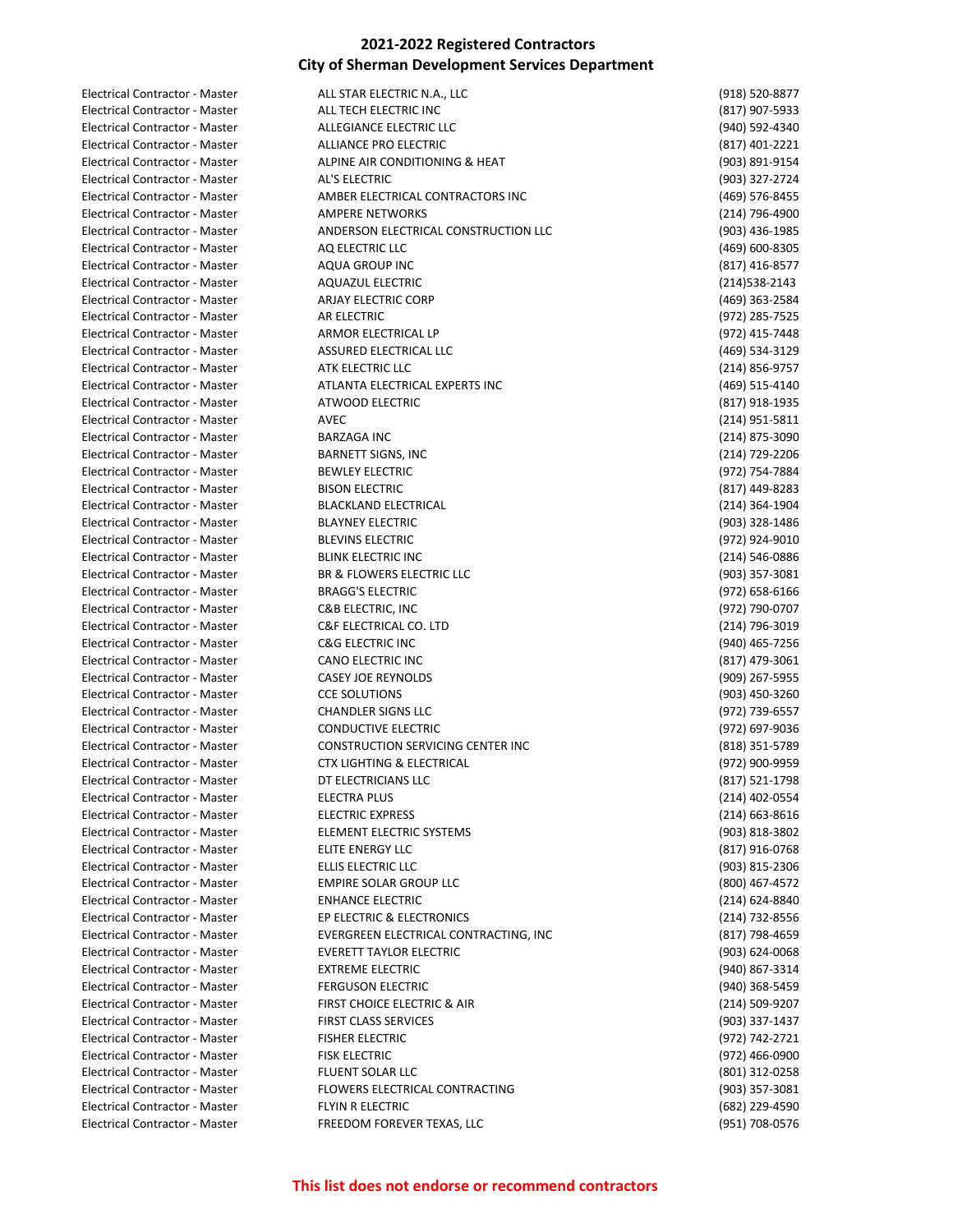| Electrical Contractor - Master        | <b>GARDNER &amp; SONS ELECTRIC, LLC</b>   | (469) 989-3380     |
|---------------------------------------|-------------------------------------------|--------------------|
| Electrical Contractor - Master        | <b>GENERATOR SUPERCENTER</b>              | (832) 512-7797     |
| Electrical Contractor - Master        | <b>GOOD FAITH ENERGY</b>                  | (469) 209-5910     |
| Electrical Contractor - Master        | <b>GREEN LIGHT SOLAR</b>                  | (817) 962-8713     |
| Electrical Contractor - Master        | H&H ELECTRICAL CONTRACTORS INC            | (214) 534-0252     |
| Electrical Contractor - Master        | <b>HARRIS ELECTRIC</b>                    | (903) 815-2139     |
| <b>Electrical Contractor - Master</b> | HATCO ELECTRIC, INC                       | (214) 218-7340     |
| Electrical Contractor - Master        | HERNAN HERNANDEZ AC/ PLUMBING/ ELECTRICAL | (214) 793-9626     |
| Electrical Contractor - Master        | HICKS ELECTRIC & CONSTRUCTION, LLC        | (903) 267-2514     |
| <b>Electrical Contractor - Master</b> | <b>HOMEPRO OPERATING LLC</b>              | (214) 793-6493     |
| Electrical Contractor - Master        | HORN INDUSTRIAL LLC                       | (903) 487-5920     |
| Electrical Contractor - Master        | HUMPHREY & ASSOC, INC                     | (214) 212-0850     |
| Electrical Contractor - Master        | IN CHARGE ELECTRICAL SERVICES LLC         | (512) 402-4446     |
| Electrical Contractor - Master        | <b>INTEGRITY ELECTRIC</b>                 | (214) 763-9266     |
| Electrical Contractor - Master        | IRELAND ELECTRICAL SERVICES               | (903) 421-6254     |
| Electrical Contractor - Master        | JFCG ELECTRICAL SERVICE LLC               | (817) 832-2759     |
| Electrical Contractor - Master        | <b>JERRY PAUL HIGGINS LTD</b>             |                    |
|                                       |                                           | (903) 815-8369     |
| Electrical Contractor - Master        | JIMMY NEWTON BURFIELD                     | (903) 818-4501     |
| Electrical Contractor - Master        | JIMMY SANCHEZ ELECTRICAL CONTRACTOR       | (817) 992-2399     |
| Electrical Contractor - Master        | <b>JMEG LP ELECTRICAL CONTRATORS</b>      | (214) 577-6100     |
| Electrical Contractor - Master        | <b>JMG ELECTRIC</b>                       | (214) 229-3134     |
| <b>Electrical Contractor - Master</b> | <b>JPS ELECTRIC</b>                       | (469) 685-2070     |
| Electrical Contractor - Master        | K THOMPSON ELECTRICAL INC                 | (858) 207-7363     |
| Electrical Contractor - Master        | <b>KERRY STUBBS</b>                       | (903) 624-5729     |
| Electrical Contractor - Master        | KILGORE INDUSTRIED, LP                    | (469) 721-3544     |
| Electrical Contractor - Master        | KING JULIAN ELECTRIC                      | (903) 819-5079     |
| Electrical Contractor - Master        | KM ELECTRIC                               | (903) 815-8670     |
| Electrical Contractor - Master        | KORYENTE ELECTRICAL CONTRACTORS LLC       | (469) 907-9470     |
| Electrical Contractor - Master        | LANEHART ELECTRICAL CONTRACTORS, LP       | (469)515-3780      |
| Electrical Contractor - Master        | LE CUELLAR ELECTRICAL CONTRACTORS, LLC    | (214) 334-8034     |
| Electrical Contractor - Master        | <b>L&amp;S MECHANICAL</b>                 | (214) 393-8343     |
| Electrical Contractor - Master        | <b>LOCHRIDGE PRIEST INC</b>               | (254) 379-3817     |
| Electrical Contractor - Master        | LUKE HORN ELECTRIC 3H ELECTRICAL DESIGN   | (903) 815-6339     |
| Electrical Contractor - Master        | LUMENS ELECTRIC SOULTION LLC              | (469) 774-6638     |
| Electrical Contractor - Master        | <b>MAINLINE ELECTRIC</b>                  | (940) 468-8915     |
| Electrical Contractor - Master        | MB ELECTRIC ELECTRIC                      | (903) 436-1066     |
| <b>Electrical Contractor - Master</b> | MCADA ELECTRIC                            | (469) 992-1099     |
| <b>Electrical Contractor - Master</b> | <b>MCGILL ELECTRIC</b>                    | (903) 271-5097     |
| Electrical Contractor - Master        | METROSTAR ELECTRICAL SERVICES             | (214) 437-8009     |
| Electrical Contractor - Master        | MILLER ELECTRIC COMPANY                   | (972) 243-2287     |
| Electrical Contractor - Master        | MPT ELECTRIC COMPANY                      | (469) 667-1755     |
|                                       |                                           |                    |
| Electrical Contractor - Master        | MYOWNPOWER & UPFRONT CONSTRUCTION         | (817) 524-8848     |
| <b>Electrical Contractor - Master</b> | MURILLOS REMODELING                       | (713) 492-6942     |
| Electrical Contractor - Master        | NORTHSTAR ELECTRICAL SERVICES INC         | (214) 399-6915     |
| <b>Electrical Contractor - Master</b> | PARISH ELECTRIC                           | (817) 451-2934     |
| Electrical Contractor - Master        | PETRI ELECTRIC INC                        | (214) 952-7296     |
| <b>Electrical Contractor - Master</b> | PHILLIPS ELECTRIC & ASSOCIATES INC        | (817) 680-7793     |
| Electrical Contractor - Master        | PLATA ELECTRIC LLC                        | (214) 404-1449     |
| Electrical Contractor - Master        | POWERHOUSE RETAIL SERVICES LLC            | (214) 524-1243     |
| Electrical Contractor - Master        | PRISM ELECTRIC INC                        | (214) 755-3356     |
| <b>Electrical Contractor - Master</b> | PROTEC ELECTRICAL & DATA COMM SERVICES    | (214) 244-2487     |
| Electrical Contractor - Master        | PURE POWER ELECTRICAL SERVICE LLC         | (972) 741-3318     |
| Electrical Contractor - Master        | <b>QUALITY SOLAR</b>                      | $(214) 682 - 0660$ |
| Electrical Contractor - Master        | <b>R&amp;M RETRO SERVICES</b>             | (972) 896-6194     |
| Electrical Contractor - Master        | <b>R&amp;R REFRIGERATION</b>              | (903) 462-3410     |
| Electrical Contractor - Master        | RAPID ELECTRIC LLC                        | (903)487-1134      |
| Electrical Contractor - Master        | RED ELECTRIC GROUP                        | (214) 578-7892     |
| Electrical Contractor - Master        | REYNOLDS ELECTRIC & AC                    | (903) 815-8578     |
| Electrical Contractor - Master        | RICHARDS ELECTRIC SERVICES                | (469) 576-5052     |
| Electrical Contractor - Master        | RIGGINS-MORELAND ENGINEERING, INC         | (214) 384-3275     |
| Electrical Contractor - Master        | ROCKIN J ELECTRIC LLC                     | (817) 205-9398     |
|                                       |                                           |                    |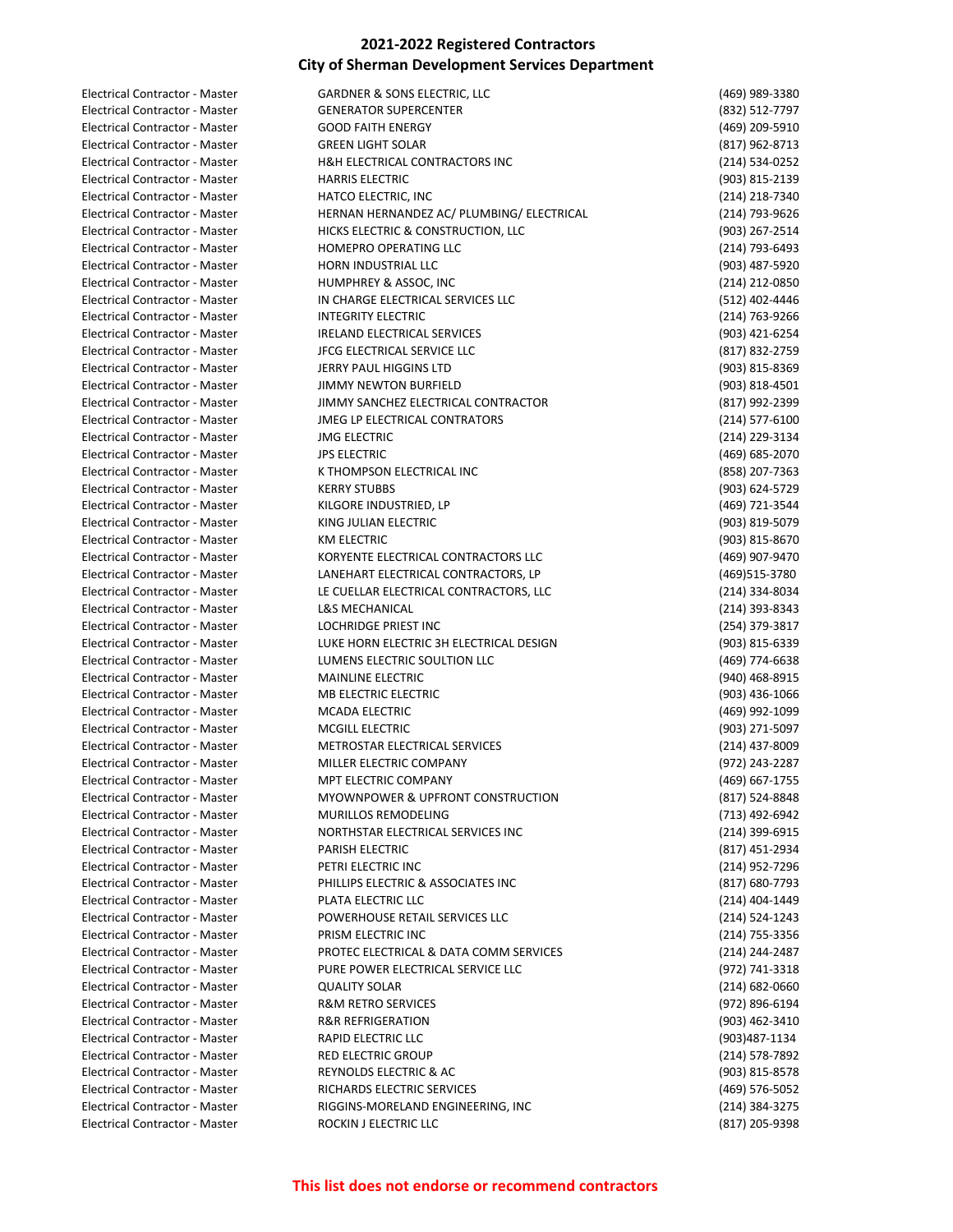| Electrical Contractor - Master        | <b>ROSEN ELECTRIC</b>                   | (214) 275-9288       |
|---------------------------------------|-----------------------------------------|----------------------|
| Electrical Contractor - Master        | SAME DAY ELECTRIC                       | (214) 578-7100       |
| Electrical Contractor - Master        | SARTOR ELECTRIC                         | (903) 463-2245       |
| Electrical Contractor - Master        | SIMPSON ELECTRIC                        | (903) 815-0244       |
| Electrical Contractor - Master        | SMITH ELECTRIC                          | (903) 814-6092       |
| Electrical Contractor - Master        | <b>SOLERGY LLC</b>                      | (682) 841-1076       |
| <b>Electrical Contractor - Master</b> | SOL NOVA ELECTRIC LLC                   | (832) 414-1390       |
| Electrical Contractor - Master        | SORENSEN ELECTRIC, INC                  | (214) 802-5478       |
| Electrical Contractor - Master        | SPECIALTY CONSULTANTS & CONTRACTORS LLC | (903) 436-8816       |
| <b>Electrical Contractor - Master</b> | <b>STAR ELECTRIC</b>                    | (817) 991-3694       |
| <b>Electrical Contractor - Master</b> | <b>STREAMLINE ENERGY LLC</b>            | (512) 770-1460       |
| Electrical Contractor - Master        | SUNPRO SOLAR LLC                        | (407) 893-8856       |
| Electrical Contractor - Master        | SUNRUN INSTALLATION SERVICES INC.       | (469) 571-1594       |
| Electrical Contractor - Master        | SYNAPTIC SOLAR LLC                      | (469) 233-1115       |
| Electrical Contractor - Master        | <b>T&amp;CJ MECHANICAL</b>              | (469) 632-6303       |
| Electrical Contractor - Master        | TC SERVICES ELECTRICAL                  | (903) 744-5556       |
| Electrical Contractor - Master        | <b>TEX STAR POWER GROUP</b>             | (214) 299-0462       |
| Electrical Contractor - Master        | <b>TEXAS BEST SOLAR</b>                 | (469) 733-4704       |
| <b>Electrical Contractor - Master</b> | <b>TEXAS PREFERRED ELECTRIC</b>         | (469) 805-5009       |
| Electrical Contractor - Master        | <b>TEXAS SIGNS INC</b>                  | (469) 951-3148       |
| Electrical Contractor - Master        | <b>TEXAS SOLAR BROKERS LLC</b>          | (346) 324-2983       |
| <b>Electrical Contractor - Master</b> | TEXAS SOLAR INTERGRATED LLC             | (210) 765-7322       |
| Electrical Contractor - Master        | TEXKON ELECTRICAL SERVICES LLC          | (817) 637-1789       |
| Electrical Contractor - Master        | THOMAS ELECTRIC                         | (903) 814-3374       |
| Electrical Contractor - Master        | TOP NOTCH ELECTRICIAN                   | (903) 624-3666       |
| Electrical Contractor - Master        | <b>TORRES ELECTRIC</b>                  | (903) 813-6966       |
| Electrical Contractor - Master        | TOTAL COVERAGE ELECTRIC, INC            | (918) 791-3391       |
| Electrical Contractor - Master        | <b>TRITON ELECTRIC</b>                  | (903) 357-3061       |
| Electrical Contractor - Master        | TROJAN ELECTRIC                         | (817) 988-3328       |
| Electrical Contractor - Master        | <b>TURNER SIGN SYSTEMS</b>              | (817) 789-2353       |
| Electrical Contractor - Master        | TWR ELECTRICAL SERVICES                 | (817) 908-3118       |
| Electrical Contractor - Master        | <b>VALSTAR ELECTRIC LLC</b>             | (940) 284-7655       |
| Electrical Contractor - Master        | <b>W&amp;T ELECTRIC</b>                 | (214) 607-6832       |
| Electrical Contractor - Master        | <b>WALSH ELECTRIC</b>                   | (903) 819-4990       |
| Electrical Contractor - Master        | <b>WATSON ELECTRIC</b>                  | (903) 815-4363       |
| Electrical Contractor - Master        | <b>WCS ELECTRIC INC</b>                 | (469) 576-0280       |
| Electrical Contractor - Master        | ZAMORA 7 ELECTRIC                       | (214) 274-6299       |
|                                       |                                         |                      |
| <b>Contractor Type</b>                | <b>Company Name</b>                     | <b>Company Phone</b> |
| Electrical Master Sign Contractor     | ACM HUB LLC                             | (210) 202-1777       |
| Electrical Master Sign Contractor     | BYRUM SIGNS & LIGHTING, INC             | (214) 878-6892       |
| Electrical Master Sign Contractor     | MCP NEON & SIGN                         | (713) 444-8949       |
| Electrical Master Sign Contractor     | SIGNARAMA DENTON                        | (940) 382-8899       |
| Electrical Master Sign Contractor     | <b>TEXAS PRO SIGNS</b>                  | (214) 994-7888       |
| <b>Contractor Type</b>                | <b>Company Name</b>                     | <b>Company Phone</b> |
| <b>General Contractor</b>             | 5 D REMODELING                          | (903) 624-1834       |
| General Contractor                    | <b>5B FENCING</b>                       | (940) 208-9908       |
| <b>General Contractor</b>             | 903 TEXAS CONSTRUCTION LLC              | (903) 819-1304       |
| General Contractor                    | A&A INSTALLATIONS                       | (817) 825-0394       |
| <b>General Contractor</b>             | A1 RED RIVER HOMEBUILDERS INC           | (903) 819-3017       |
| General Contractor                    | ABOVE GRADE DEVELOPMENT, LLC            | (903) 814-7656       |
| <b>General Contractor</b>             | ACCENT IRON FENCE CO                    | (817) 881-0402       |
| <b>General Contractor</b>             | ACE FENCE COMPANY                       | (469) 569-0660       |
| <b>General Contractor</b>             | ACE QUALITY FENCE                       | (580) 920-5184       |
| <b>General Contractor</b>             | AJ CONSTRUCTION                         | (469) 422-5520       |
| <b>General Contractor</b>             | ALCOVA CONSTRUCTION                     | (903) 464-3347       |
| <b>General Contractor</b>             |                                         |                      |
|                                       | AMCHEL COMMUNICATIONS INC               | (972) 442-1030       |

General Contractor AMIGOS HOUSE LLC (972) 978-4387 General Contractor **ANGEL RES CONSTRUCTION** 6903) 718-0473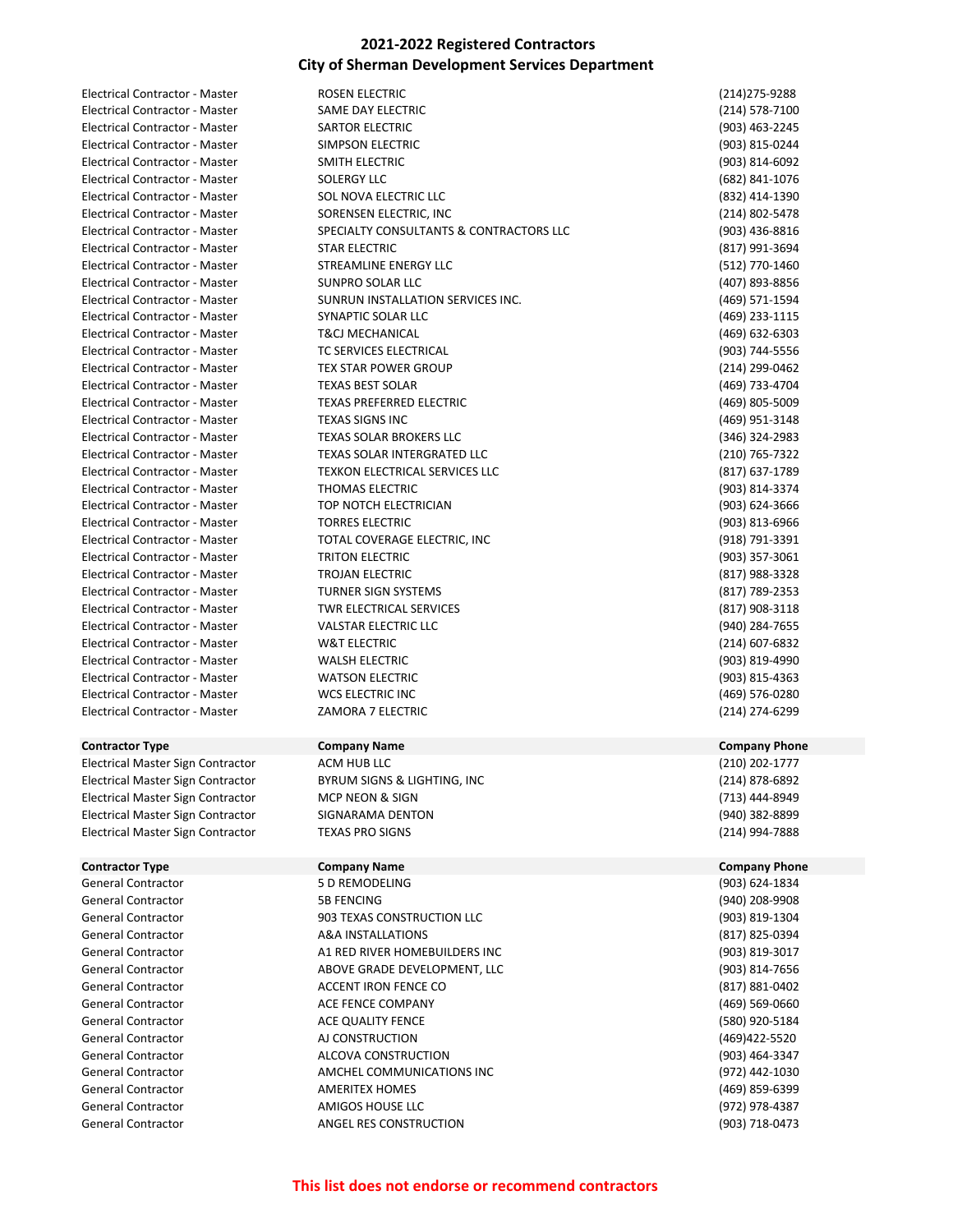| <b>General Contractor</b> | ANGEL RIDGE PROPERTIES LLC                 | (903) 821-4200                   |
|---------------------------|--------------------------------------------|----------------------------------|
| <b>General Contractor</b> | <b>ASPEN RESTORATION</b>                   | (903) 815-4454                   |
| <b>General Contractor</b> | <b>APEX CONSTRUCTION</b>                   | (903) 267-3267                   |
| <b>General Contractor</b> | ASHLEY REMODELING LLC                      | (214) 704-4812                   |
| <b>General Contractor</b> | ATS RESTORATION CONSTRUCTION               | (214) 856-3170                   |
| <b>General Contractor</b> | <b>AUTHERS BUILDING GROUP LLC</b>          | (469) 965-9884                   |
| <b>General Contractor</b> | <b>B&amp;L CUSTOM HOMES</b>                | (214) 207-1436                   |
| <b>General Contractor</b> | <b>BACKYARD PRODUCTS</b>                   | (682) 703-1857                   |
| <b>General Contractor</b> | <b>BBC CONSTRUCTION INC</b>                | (214) 869-5064                   |
| <b>General Contractor</b> | <b>BELLA SOUTH LLC</b>                     | (903) 815-1065                   |
| <b>General Contractor</b> | <b>BLUESTONE PARTNERS LLC</b>              | (903) 813-1415                   |
| <b>General Contractor</b> | <b>BRADDOCK ROOFING &amp; RESTORATION</b>  | (214) 499-0509                   |
| <b>General Contractor</b> | <b>BRADSHAW BUILDERS</b>                   | (903) 815-8123                   |
| <b>General Contractor</b> | <b>BRANCH HOMES LLC</b>                    | (903) 227-5309                   |
| <b>General Contractor</b> | <b>BROOKSTONE ESTATES DEVELOPMENT</b>      | (214) 207-1436                   |
| <b>General Contractor</b> | <b>BT XTERIORS LLC</b>                     | (903) 662-1916                   |
| <b>General Contractor</b> | C&S DEVELOPMENT SERVICES, LLC              | (682) 730-8520                   |
| <b>General Contractor</b> | CADENCE MCSHANE CONSTRUCTION               | (972) 239-2336                   |
| <b>General Contractor</b> | <b>CADE LEE</b>                            |                                  |
| <b>General Contractor</b> | CASTLE DEVELOPMENT GROUP                   | (214) 901-2160<br>(817) 243-5013 |
| <b>General Contractor</b> | CASTILLO GENERAL CONTRACTING               |                                  |
|                           |                                            | (903) 271-9912                   |
| <b>General Contractor</b> | CAZAREZ GENERAL CONTRACTOR                 | (903) 372-9563                   |
| <b>General Contractor</b> | CECI BATES COMMERCIAL, LLC                 | (903) 870-0900                   |
| <b>General Contractor</b> | <b>CHARLES SHEARER</b>                     | (903) 462-4272                   |
| <b>General Contractor</b> | <b>CJR BUILDERS INC</b>                    | (714) 572-2600                   |
| <b>General Contractor</b> | CLEAR EDGE POOLS LLC                       | (903) 357-6635                   |
| <b>General Contractor</b> | <b>CLIMATE PROS LLC</b>                    | (469) 559-0393                   |
| <b>General Contractor</b> | <b>CONCEPTUAL INTERIORS</b>                | (214) 514-7197                   |
| <b>General Contractor</b> | <b>CONCRETE PROS</b>                       | (903) 814-2804                   |
| <b>General Contractor</b> | CONTRACTOR CONCIERGE LLC                   | (972) 742-9779                   |
| <b>General Contractor</b> | <b>COOK'S INSTALLATION</b>                 | (903) 327-6895                   |
| <b>General Contractor</b> | CREATIVE QUALITY CONSTRUCTION              | (972) 921-1012                   |
| <b>General Contractor</b> | CROWN HOMES OF TEXAS                       | (903) 813-1415                   |
| <b>General Contractor</b> | <b>CUNNIGHAM LCARK CONSTRUCTION</b>        | (940) 757-2130                   |
| <b>General Contractor</b> | <b>CUPID HOMES</b>                         | (903) 868-4201                   |
| <b>General Contractor</b> | D2 BUILDERS, LP                            | (972) 832-8011                   |
| <b>General Contractor</b> | <b>D&amp;R BUILDERS</b>                    | (580) 916-8992                   |
| <b>General Contractor</b> | DALLAS CROWN HOMES                         | (972) 968-7123                   |
| <b>General Contractor</b> | DANIEL BARRADAS                            | (863) 266-9116                   |
| <b>General Contractor</b> | <b>DANS DIRTY DEEDS</b>                    | (903) 624-9209                   |
| General Contractor        | DELGADO PROPERTIES, LLC                    | (267) 474-5339                   |
| General Contractor        | DFW ACQUISITION VENTURES LLC               | (214) 923-0655                   |
| <b>General Contractor</b> | DFW QUALITY FENCE                          | $(817)$ 688-9828                 |
| <b>General Contractor</b> | DHESI INVESTMENTS LLC                      | $(214)$ 491-6115                 |
| <b>General Contractor</b> | <b>DR HORTON</b>                           | (214) 607-4244                   |
| <b>General Contractor</b> | <b>ECONOMY SERVICES</b>                    | (972) 333-3262                   |
| <b>General Contractor</b> | <b>EDDIES CUSTOM HOMES</b>                 | (903) 819-6027                   |
| <b>General Contractor</b> | EDUARDO NAVIDAD CONSTRUCTION               | (903) 487-8740                   |
| <b>General Contractor</b> | <b>EMILIO BALDERAS MONTANO</b>             | (903) 821-0779                   |
|                           |                                            |                                  |
| General Contractor        | <b>EVOLUTION REALTY LLC</b>                | (214) 317-1832                   |
| <b>General Contractor</b> | <b>F2M CONSTRUCTION LLC</b>                | (903) 815-1428                   |
| General Contractor        | FLYING TRAIL PROPERTIES LLC                | (214) 679-4054                   |
| <b>General Contractor</b> | <b>FMGI INC</b>                            | (469) 910-9044                   |
| General Contractor        | <b>GEM HOMES LLC</b>                       | (903) 327-6540                   |
| General Contractor        | <b>GLADIATOR BUILD</b>                     | (469) 644-1171                   |
| <b>General Contractor</b> | <b>GOLD HOME CUSTOM REMODELING</b>         | (469) 221-6607                   |
| <b>General Contractor</b> | <b>GOMEZ FENCE &amp; LANDSCAPE</b>         | (903) 815-6937                   |
| <b>General Contractor</b> | <b>GUINN MCCAULEY</b>                      | (713) 492-6942                   |
| <b>General Contractor</b> | <b>GUTIERREZ PAINTING &amp; REMODELING</b> | (903) 357-3202                   |
| General Contractor        | HAMBRICK TRIPLE H INVESTMENTS GROUP LLC    | (903) 821-5907                   |
| <b>General Contractor</b> | HD DESIGN BUILD                            | (903) 287-0327                   |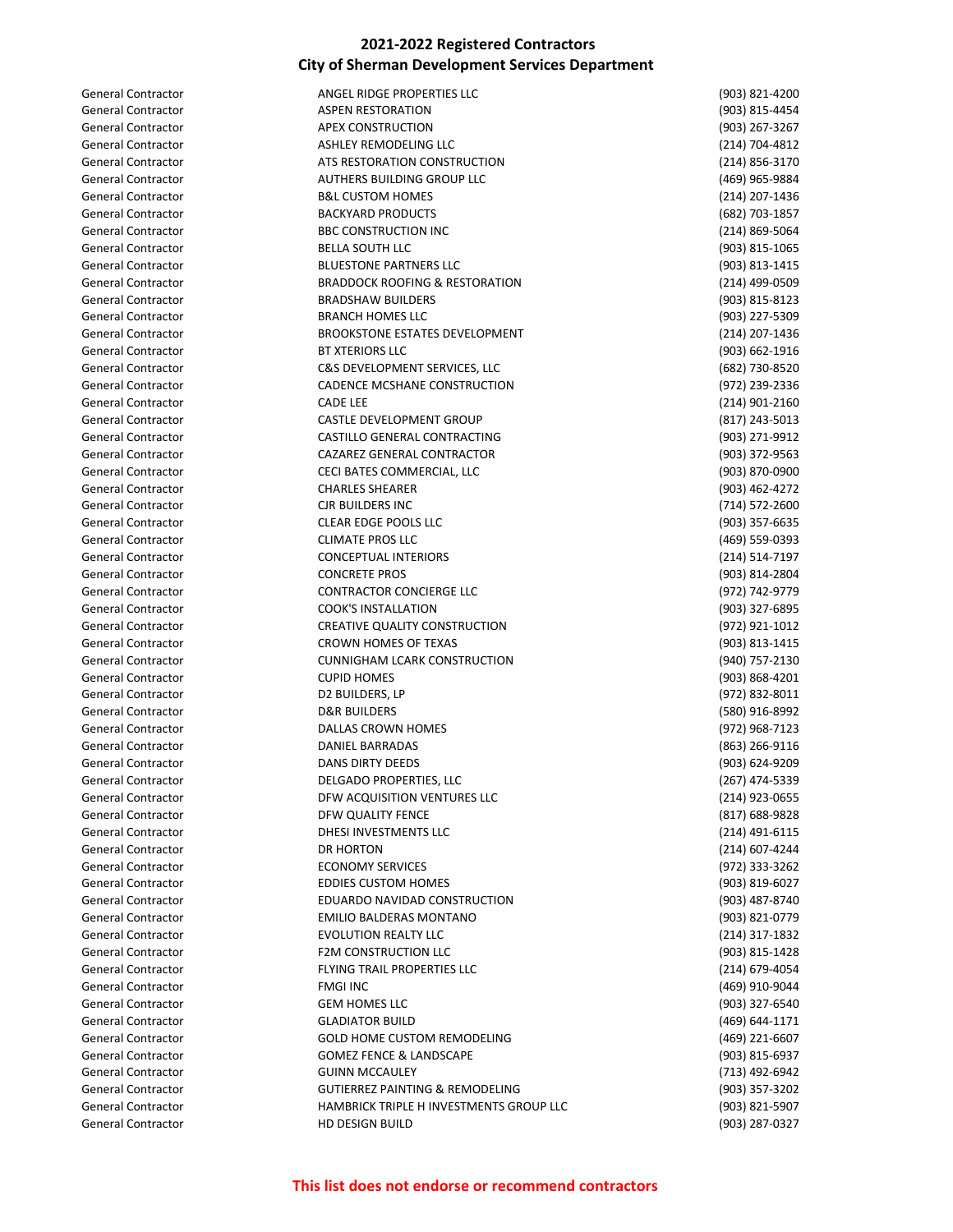| <b>General Contractor</b> | <b>HIGHLAND HOMES</b>                   | (903) 819-4879 |
|---------------------------|-----------------------------------------|----------------|
| <b>General Contractor</b> | HILL & WILKINSON GENERAL CONSTRUCTION   | (214) 299-4300 |
| <b>General Contractor</b> | <b>HOLLEY HOMES</b>                     | (832) 499-7577 |
| <b>General Contractor</b> | HOMES BY JLS OF TEXOMA                  | (903) 624-2215 |
| <b>General Contractor</b> | <b>HOMES BY LAKELAND</b>                | (903) 815-1074 |
| <b>General Contractor</b> | <b>HUNDT CONSTRUCTION</b>               | (214) 202-0832 |
| <b>General Contractor</b> | <b>INTEGRITY FIRST RENOVATIONS</b>      | (817) 677-0012 |
| <b>General Contractor</b> | JACOB DANIEL CRAFT                      | (214) 317-1832 |
| <b>General Contractor</b> | JACON CONSTRUCTORS, LLC                 | (501) 722-2917 |
| <b>General Contractor</b> | <b>JAIME GARCIA TORRES</b>              | (903) 271-9297 |
| <b>General Contractor</b> | JC FENCE AND DECK                       | (903) 357-7661 |
| <b>General Contractor</b> |                                         |                |
|                           | JEFF HILL GENERAL CONTRACTING           | (903) 815-5847 |
| <b>General Contractor</b> | JEFFREY SCOTT FOSTER                    | (903) 436-1488 |
| <b>General Contractor</b> | JIM WOOD COMPANY, INC                   | (501) 951-9075 |
| <b>General Contractor</b> | <b>JJL CONSTRUCTION</b>                 | (903) 421-5156 |
| <b>General Contractor</b> | <b>JM ROOFING &amp; CONSTRUCTION</b>    | (903) 647-8220 |
| <b>General Contractor</b> | <b>JOE GILBERT</b>                      | (903) 892-5188 |
| <b>General Contractor</b> | JOHN ROMAN CONSTRUCTION                 | (214) 535-3404 |
| <b>General Contractor</b> | <b>JOSE TORRES CASTILLO</b>             | (903) 487-8374 |
| <b>General Contractor</b> | <b>JOSHUA MICHAEL VIGLIELMO</b>         | (903) 820-3718 |
| <b>General Contractor</b> | <b>JWLM LLC</b>                         | (972) 951-7665 |
| <b>General Contractor</b> | KLEENCO MAINTENANCE & CONSTRUCTION, INC | (765) 724-3554 |
| <b>General Contractor</b> | LA CIMA CONTRACTING LLC                 | (903) 267-4108 |
| <b>General Contractor</b> | LAGAVULIN SUPPLIERS LLC                 | (917) 690-3490 |
| <b>General Contractor</b> | <b>LEGACY CONTRACTORS</b>               | (972) 381-8300 |
| <b>General Contractor</b> | LEON MASONRY CONSTRUCTION               | (903) 436-8467 |
| <b>General Contractor</b> | LONESTAR GENERAL CONTRACTING            |                |
|                           |                                         | (214) 683-7289 |
| <b>General Contractor</b> | <b>LSK LANDSCAPING</b>                  | (903) 624-2062 |
| <b>General Contractor</b> | M.C. HOME BUILDERS                      | (918) 800-9655 |
| <b>General Contractor</b> | M&G HOME BUILDERS LLC                   | (903) 870-8212 |
| <b>General Contractor</b> | <b>MACE JUSTIN RENFRO</b>               | (940) 391-2286 |
| <b>General Contractor</b> | MALACHI 310 CONSTRUCTION                | (469) 989-7276 |
| <b>General Contractor</b> | <b>MARK GARLAND HOMES</b>               | (903) 815-6188 |
| <b>General Contractor</b> | MCP DEVELOPMENT, INC                    | (785) 925-2858 |
| <b>General Contractor</b> | MDC HOMES                               | (214) 912-7767 |
| <b>General Contractor</b> | <b>METRO BUILDERS</b>                   | (972) 897-6622 |
| <b>General Contractor</b> | MIKE DOWNS FENCING                      | (903) 814-8118 |
| <b>General Contractor</b> | MJB INTERIORS, LLC                      | (903) 647-6591 |
| <b>General Contractor</b> | MORGAN STAR OF PROSPER LLC              | (214) 518-5633 |
| <b>General Contractor</b> | <b>MULTISKILLS LLC</b>                  | (469) 426-5108 |
| General Contractor        | <b>NEAL'S WELDING &amp; FABRICATION</b> | (580) 775-1776 |
| General Contractor        | NEXIUS SOLUTIONS INC                    | (972) 581-9888 |
| <b>General Contractor</b> | NICK AND SONS CONSTRUCTION LLC          | (903) 818-6844 |
|                           |                                         |                |
| <b>General Contractor</b> | NORTH TEXAS REI LLC                     | (214) 210-4103 |
| <b>General Contractor</b> | NORTH TEXAS SCS LLC                     | (903) 818-7044 |
| <b>General Contractor</b> | NOVA QUALITY BUILDS LLC                 | (972) 505-6368 |
| <b>General Contractor</b> | <b>NOVATEX</b>                          | (972) 552-3553 |
| General Contractor        | OWN DECOY HOLDINGS LLC                  | (903) 271-6645 |
| <b>General Contractor</b> | PAGA                                    | (903) 815-1407 |
| <b>General Contractor</b> | PATRIOT DEVELOPMENT GROUP LLC           | (940) 230-2900 |
| <b>General Contractor</b> | PERFORMANCE COMMUNICATIONS II, INC      | (936) 967-2618 |
| <b>General Contractor</b> | PES CONSTRUCTION LLC                    | (561) 670-9219 |
| <b>General Contractor</b> | POWERHOUSE RETAIL SERVICES, LLC         | (817) 291-1956 |
| General Contractor        | PRECISION CONTRACTORS                   | (720) 394-6986 |
| General Contractor        | <b>Quality Construction Services</b>    | (214) 405-5451 |
| <b>General Contractor</b> | <b>QUALITY FENCE OF AUBREY</b>          | (469) 363-4201 |
| <b>General Contractor</b> | R MERAZ COMPANY                         | (903) 821-5862 |
| <b>General Contractor</b> | <b>R2 CONCEPTS LLC</b>                  | (903) 815-9081 |
| <b>General Contractor</b> | RD TILLETT CONSTRUCTION                 | (903) 815-1640 |
|                           |                                         | (903) 818-3082 |
| <b>General Contractor</b> | RELIABLE ROOFING & FENCING              |                |
| <b>General Contractor</b> | RELATED SOLUTIONS LLC                   | (417) 825-8825 |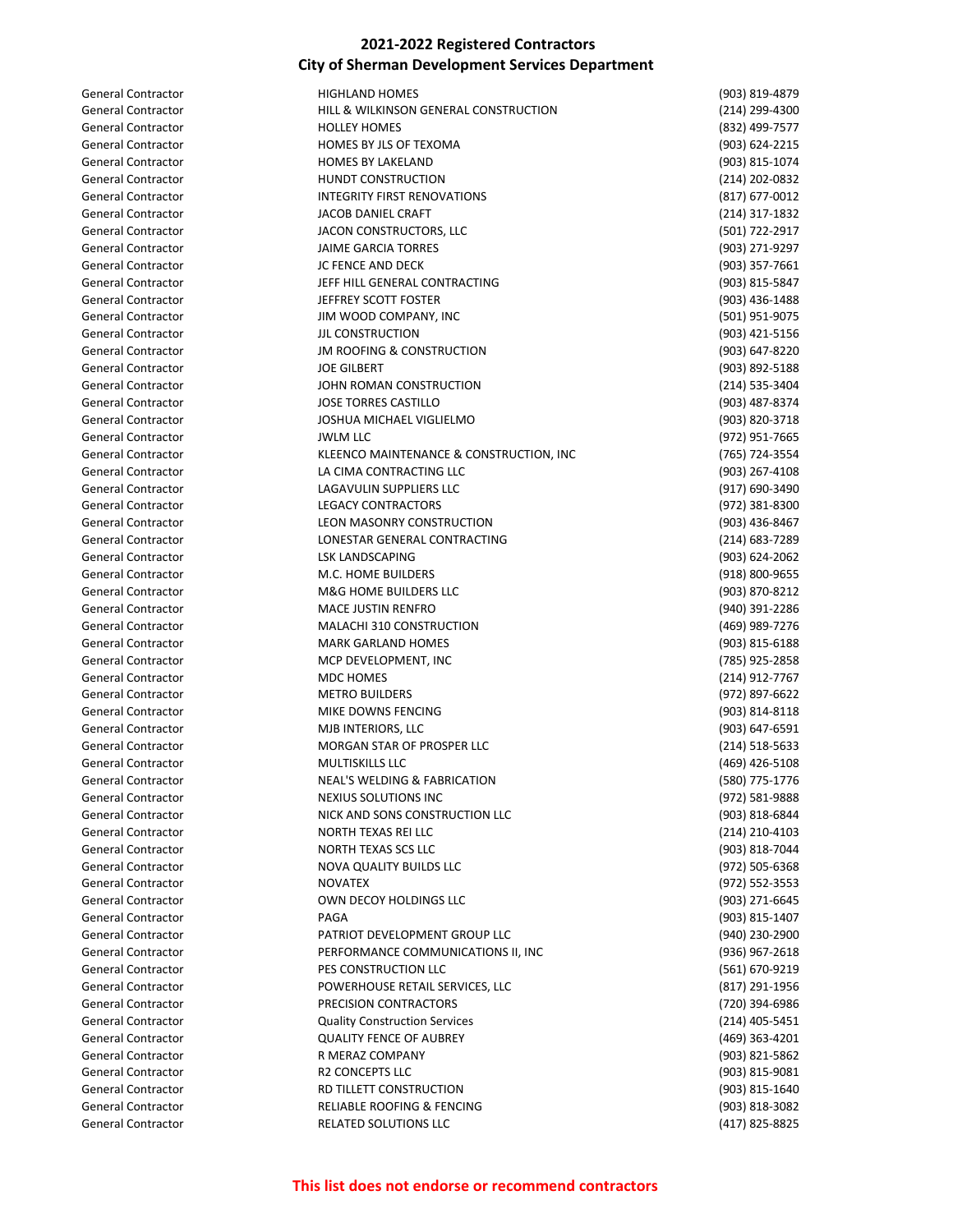| <b>General Contractor</b>                              | RESERVE CONSTRUCTION LLC                                             | (214) 983-1364                   |
|--------------------------------------------------------|----------------------------------------------------------------------|----------------------------------|
| <b>General Contractor</b>                              | RICHARD RAYMOND AKERS                                                | (214) 661-0905                   |
| <b>General Contractor</b>                              | RICHARD WAYNE MOORE JR                                               | (972) 724-0123                   |
| <b>General Contractor</b>                              | RIGGS CONTRACTING LLC                                                | (817) 701-4245                   |
| <b>General Contractor</b>                              | RIGHT HAND CONSTRUCTION                                              | (214) 551-5723                   |
| <b>General Contractor</b>                              | <b>RISEN PROPERTIES LLC</b>                                          | (972) 832-8011                   |
| <b>General Contractor</b>                              | RIVERSIDE EAST HOMEBUILDERS, LTD                                     | (817) 953-3308                   |
| <b>General Contractor</b>                              | ROS HOMES LLC                                                        | (214) 862-3589                   |
| <b>General Contractor</b>                              | SAC WIRELESS LLC                                                     | (312) 895-4977                   |
| <b>General Contractor</b>                              | <b>SALCON SERVICES INC</b>                                           | (214) 552-6269                   |
| <b>General Contractor</b>                              | SB CONSTRUCTION, LLC                                                 | (801) 231-7711                   |
| <b>General Contractor</b>                              | <b>HARLAN CONSTRUCTION SERVICES</b>                                  | (903)328-6237                    |
| <b>General Contractor</b>                              | SELECT PLUMBING SOLUTIONS                                            | (903) 361-3180                   |
| <b>General Contractor</b>                              | SERGIO LOPEZ CONSTRUCTION                                            | (903) 815-3707                   |
| <b>General Contractor</b>                              | SERVICE PRO CONSTRUCTION                                             | (469) 688-3735                   |
| <b>General Contractor</b>                              | SHAKUR CONSTRUCTION                                                  | (214) 687-6450                   |
| <b>General Contractor</b>                              | SHAWN DANIEL STAFFORD                                                | (469) 955-6411                   |
| <b>General Contractor</b>                              | <b>SKILES GROUP</b>                                                  | (972) 644-2444                   |
| <b>General Contractor</b>                              | SPERO CONSTRUCTION LLC                                               | (214) 310-2909                   |
| <b>General Contractor</b>                              | SPNR CONTRACTORS INC                                                 | (214) 690-8103                   |
| <b>General Contractor</b>                              | STEPHENS DESIGN & BUILD LLC                                          | (903) 821-4150                   |
| <b>General Contractor</b>                              | STONEHOLLOW HOMES                                                    | (903) 819-3618                   |
| <b>General Contractor</b>                              | STRUCTURES & INTERIORS, INC                                          | (817) 329-4241                   |
| <b>General Contractor</b>                              | <b>SY PHU NGUYEN</b>                                                 | (469) 774-0906                   |
| <b>General Contractor</b>                              | <b>TINDUSTRIES INC</b>                                               | (469) 560-4371                   |
| <b>General Contractor</b>                              | T PAG LLC                                                            | (903) 640-3379                   |
| <b>General Contractor</b>                              | <b>TEXOMA ROOFING &amp; CONSTRUCTION</b>                             | (903) 421-1256                   |
| <b>General Contractor</b>                              | TEXOMA INSIGHT LLC                                                   | (903) 464-3573                   |
| <b>General Contractor</b>                              | THE STYLISH REDNECK GENERAL CONTRACTOR                               | (580) 677-2279                   |
| <b>General Contractor</b>                              | THREE80 NORTH REAL ESTATE                                            | (214) 681-8346                   |
| <b>General Contractor</b>                              | TILLETT CUSTOM HOMES LLC                                             | (903) 821-4088                   |
| <b>General Contractor</b>                              | TINY HOME VACATIONS                                                  | (972) 838-3980                   |
| <b>General Contractor</b>                              | TLC POOLS & SPAS                                                     | (903) 421-3754                   |
| <b>General Contractor</b>                              | <b>TOBAR PROPERTIES LLC</b>                                          | (903) 816-0416                   |
| <b>General Contractor</b>                              | <b>TOBY RAY FRITTS</b>                                               | (903) 870-8627                   |
| <b>General Contractor</b>                              | TPI CONSTRUCTION & PAINTING INC                                      | (713) 668-7986                   |
| <b>General Contractor</b>                              | TR CUSTOM HOMES & REMODELING LLC                                     | (214) 462-5925                   |
| <b>General Contractor</b>                              | TRIPLE "H" ELECTRICAL LLC                                            | (903) 818-5595                   |
| <b>General Contractor</b>                              | TRIPLE S METAL BUILDINGS                                             | (512) 586-4212                   |
| <b>General Contractor</b>                              | TRU POOL COMPANY                                                     | (469) 715-7316                   |
| General Contractor                                     | TRUE BUILT CUSTOM HOMES                                              | (972) 345-3557                   |
| General Contractor                                     | <b>TUFF SHED</b>                                                     | (303) 474-5524                   |
| General Contractor                                     | ULRICH LIFESTYLE STRUCTURES                                          | $(817) 506 - 4411$               |
| <b>General Contractor</b>                              | URBAN NEST DEVELOPMENT                                               | (817) 522-6248                   |
| <b>General Contractor</b>                              | VAN BRUNT & CO, LLC                                                  | (469) 310-4000                   |
| <b>General Contractor</b>                              | <b>VERONICA GARCIA</b>                                               | (903) 357-2090                   |
| <b>General Contractor</b>                              | VG HOME REMODELING                                                   | (903) 423-1561                   |
| <b>General Contractor</b>                              | VILLAGE GREEN OF DENISON INC                                         | (903) 814-7207                   |
| <b>General Contractor</b>                              | VINTAGE SOLUTIONS INC                                                | (469) 247-5097                   |
| <b>General Contractor</b>                              | <b>WEAVER CONSTRUCTION</b><br><b>WILSONS PAINTING AND REMODELING</b> | (469) 215-3274                   |
| <b>General Contractor</b><br><b>General Contractor</b> | WYLDEWOOD HOMES                                                      | (469) 688-8609<br>(903) 271-9777 |
| <b>General Contractor</b>                              | YOUNG ENTERPRISES LP                                                 | (903) 892-1508                   |
|                                                        |                                                                      |                                  |
| <b>Contractor Type</b>                                 | <b>Company Name</b>                                                  | <b>Company Phone</b>             |
| <b>Irrigation Contractor</b>                           | CANON RIDGE WEST LLC                                                 | (972) 369-6297                   |
| <b>Irrigation Contractor</b>                           | <b>CHOATE USA</b>                                                    | (469) 568-3220                   |
|                                                        |                                                                      |                                  |

Irrigation Contractor CUTTING EDGE LANDSCAPE & IRRIGATION (903) 815-9647 Irrigation Contractor DOUGLAS IRRIGATION (214) 733-4664 Irrigation Contractor DUARTE IRRIGATION (903) 357-5167 Irrigation Contractor EARTH CONNECTION LLC (817) 902-1818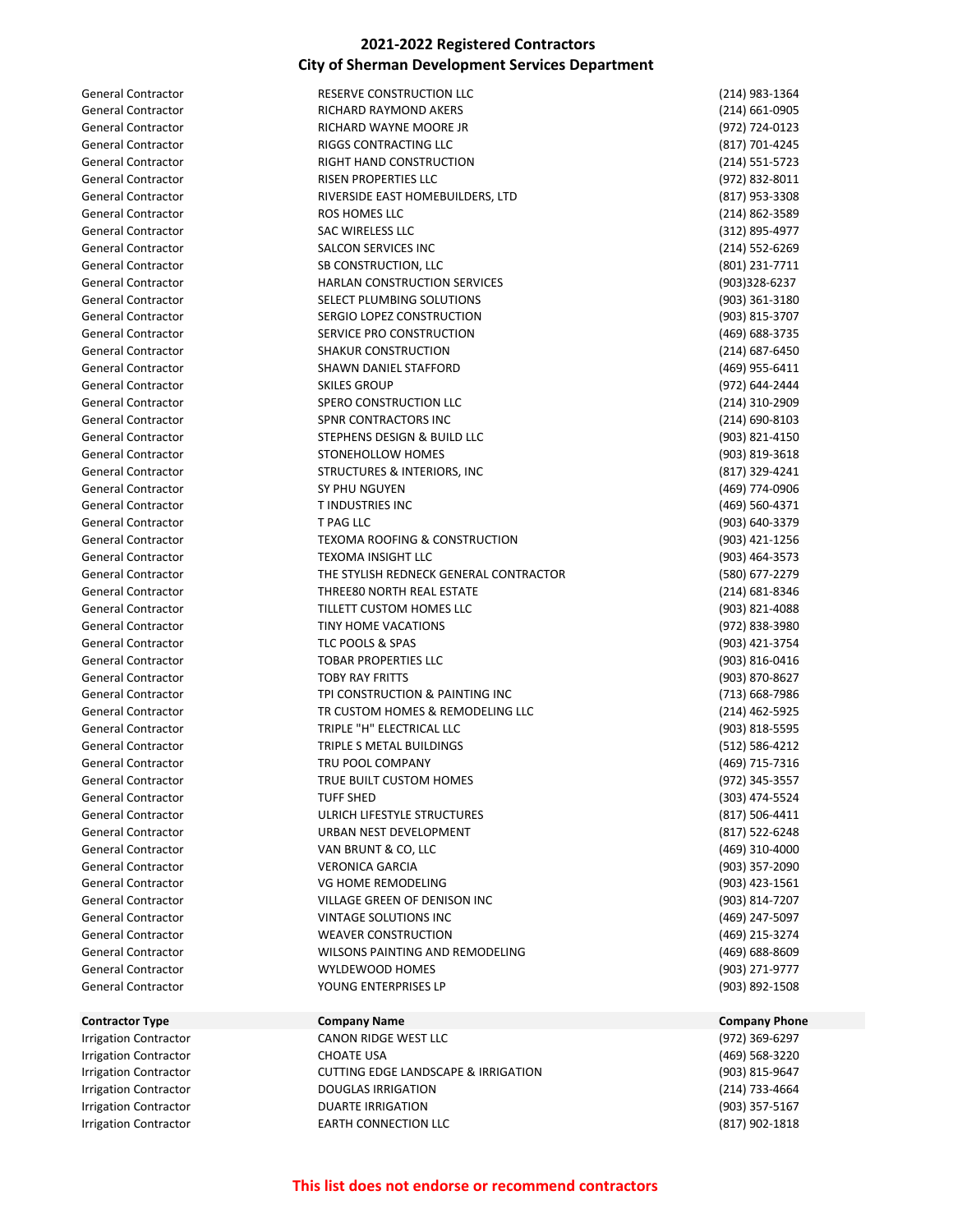| <b>Irrigation Contractor</b> | <b>FELIPE HERNANDEZ</b>                    | (469) 371-5279       |
|------------------------------|--------------------------------------------|----------------------|
| <b>Irrigation Contractor</b> | <b>H&amp;G IRRIGATION CO. LLC</b>          | (214) 315-5992       |
| <b>Irrigation Contractor</b> | HARRISON LANDSCAPE SERVICES                | (903) 463-2579       |
| <b>Irrigation Contractor</b> | JJ TEXAS LANDSCAPING LLC                   | (903) 707-9032       |
| <b>Irrigation Contractor</b> | <b>JLS LANDSCAPING</b>                     | (903) 337-0021       |
| <b>Irrigation Contractor</b> | LAWN LIQUID IRRIGATION, LLC                | (469) 338-2199       |
| <b>Irrigation Contractor</b> | MENJIVAR LANDSCAPING                       | (903) 819-0026       |
| <b>Irrigation Contractor</b> | ML JOHNSON & ASSOCIATES INC                | (972) 442-7758       |
| <b>Irrigation Contractor</b> | OAK GROVE LANDSCAPE & IRRIGATION           | (972) 896-2557       |
| <b>Irrigation Contractor</b> | PERFECT FINISH LANDSCAPING LLC             | (940) 231-5555       |
| <b>Irrigation Contractor</b> | PLATINUM LANDSCAPE & EXTERIORS             | (214) 355-0458       |
| <b>Irrigation Contractor</b> | <b>QUALITY TURF SERVICES</b>               | (903) 771-9516       |
| <b>Irrigation Contractor</b> | SOAK N GROW                                | (214) 878-8945       |
| <b>Irrigation Contractor</b> | STENSON LANDSCAPE & IRRIGATION, INC        | $(214)$ 418-5731     |
| <b>Irrigation Contractor</b> | STEVEN'S LAWN AND SPRINKLER                | (469) 371-5279       |
|                              | <b>SUNCITY LANDSCAPING</b>                 | (214) 450-6239       |
| <b>Irrigation Contractor</b> |                                            |                      |
| <b>Irrigation Contractor</b> | <b>TAYLOR MADE SYSTEMS</b>                 | (903) 821-9016       |
| <b>Contractor Type</b>       | <b>Company Name</b>                        | <b>Company Phone</b> |
| <b>Mechanical Contractor</b> | <b>72 DEGREES SERVICES LLC</b>             | (940) 777-2222       |
| <b>Mechanical Contractor</b> | A PLUS COMFORT SERVICES                    | (469) 267-7107       |
| <b>Mechanical Contractor</b> | A STAR HEAT AND AIR INC                    | (214) 325-7538       |
| <b>Mechanical Contractor</b> | ABLE SHEET METAL & AIR CONDITIONING        | (940) 390-2155       |
| <b>Mechanical Contractor</b> | ACAR                                       | (214) 882-9671       |
| <b>Mechanical Contractor</b> | ADAIR MECHANICAL SERVICES LLC              | (817) 682-3533       |
| <b>Mechanical Contractor</b> | ADVANCED COOLING & HEATING                 | (903) 357-3648       |
| <b>Mechanical Contractor</b> | AIR CHECK TEST                             | (940) 597-0923       |
| <b>Mechanical Contractor</b> | AIR REY SERVICE LP                         | (469) 857-9304       |
| <b>Mechanical Contractor</b> | AIRFLOW DESIGN SOLUTIONS                   | (281) 831-7848       |
| <b>Mechanical Contractor</b> | <b>AIRTRON INC</b>                         | (936) 900-0338       |
| <b>Mechanical Contractor</b> | AIRTRON HEATING & AIR                      | (972) 272-9633       |
| <b>Mechanical Contractor</b> | AIRVIEW AC                                 | (972) 658-1784       |
| <b>Mechanical Contractor</b> | ALL ABOUT SERVICE HEAT & AIR               |                      |
|                              |                                            | (903) 327-9786       |
| <b>Mechanical Contractor</b> | ALL SEASON SERVICES                        | (214) 882-9670       |
| <b>Mechanical Contractor</b> | <b>ALPINE AIR</b>                          | (903) 891-9154       |
| <b>Mechanical Contractor</b> | AMERICAN MECHANICAL SERVICES OF TEXAS, LLC | (214) 796-3890       |
| <b>Mechanical Contractor</b> | ASHFORD MECHANICAL LLC                     | (817) 797-0301       |
| <b>Mechanical Contractor</b> | AV EXCEL AIR SERVICES                      | (214) 238-2252       |
| <b>Mechanical Contractor</b> | <b>B&amp;G HEAT &amp; AIR</b>              | (903) 815-5987       |
| <b>Mechanical Contractor</b> | BAKER A/C & HEATING INC.                   | (903) 815-5786       |
| Mechanical Contractor        | BELL MECHANICAL SERVICES LLC               | (225) 303-6908       |
| <b>Mechanical Contractor</b> | BILL JOPLIN'S A/C & HEATING                | (214) 504-7930       |
| <b>Mechanical Contractor</b> | BLAIN SERVICE COMPANY, LLC                 | (903) 227-2159       |
| <b>Mechanical Contractor</b> | <b>BYNUM'S HVAC SERVICE</b>                | (817) 219-2281       |
| <b>Mechanical Contractor</b> | CAIN'S HEATING & AIR                       | (817) 412-3491       |
| <b>Mechanical Contractor</b> | <b>CDF MECHANICAL</b>                      | (580) 775-7129       |
| <b>Mechanical Contractor</b> | CENTURY MECHANICAL CONTRACTORS, INC        | (817) 293-3803       |
| <b>Mechanical Contractor</b> | <b>CISNEROS MECHANICAL SERVICES</b>        | (469) 428-5563       |
| <b>Mechanical Contractor</b> | <b>CLIMATE STAR AIR CONDITIONING</b>       | (214) 226-4270       |
| <b>Mechanical Contractor</b> | COLD TEX REFRIGERATION LLC                 | (469) 595-1787       |
| <b>Mechanical Contractor</b> | COOL AIR MECHANICAL                        | (972) 245-1158       |
| <b>Mechanical Contractor</b> | <b>CUSTOM CLIMATES</b>                     | (580) 579-1960       |
| <b>Mechanical Contractor</b> | DALLAS MECHANICAL GROUP                    | (972) 234-4822       |
| <b>Mechanical Contractor</b> | DAN MILLER AIR CONDITIONING COMPANY INC    | (972) 880-1221       |
| <b>Mechanical Contractor</b> | DEEM LLC LLC                               | (317) 716-7933       |
| <b>Mechanical Contractor</b> | DELMUS ALEXANDER MCCAMMACK                 | (903) 624-1595       |
| <b>Mechanical Contractor</b> | DOBBS AIR CONDITIONING                     | (903) 624-0060       |
| <b>Mechanical Contractor</b> | ECO-COMFORT SOLUTIONS LLC                  | (817) 721-2090       |
| <b>Mechanical Contractor</b> | EDDIE'S HEAT & AIR                         | (903) 814-1994       |
| <b>Mechanical Contractor</b> | EXTREME COMFORT A/C & HEATING              | (972) 234-2336       |
| <b>Mechanical Contractor</b> | FLORES HEATING & A/C                       | (903) 818-4379       |
|                              |                                            |                      |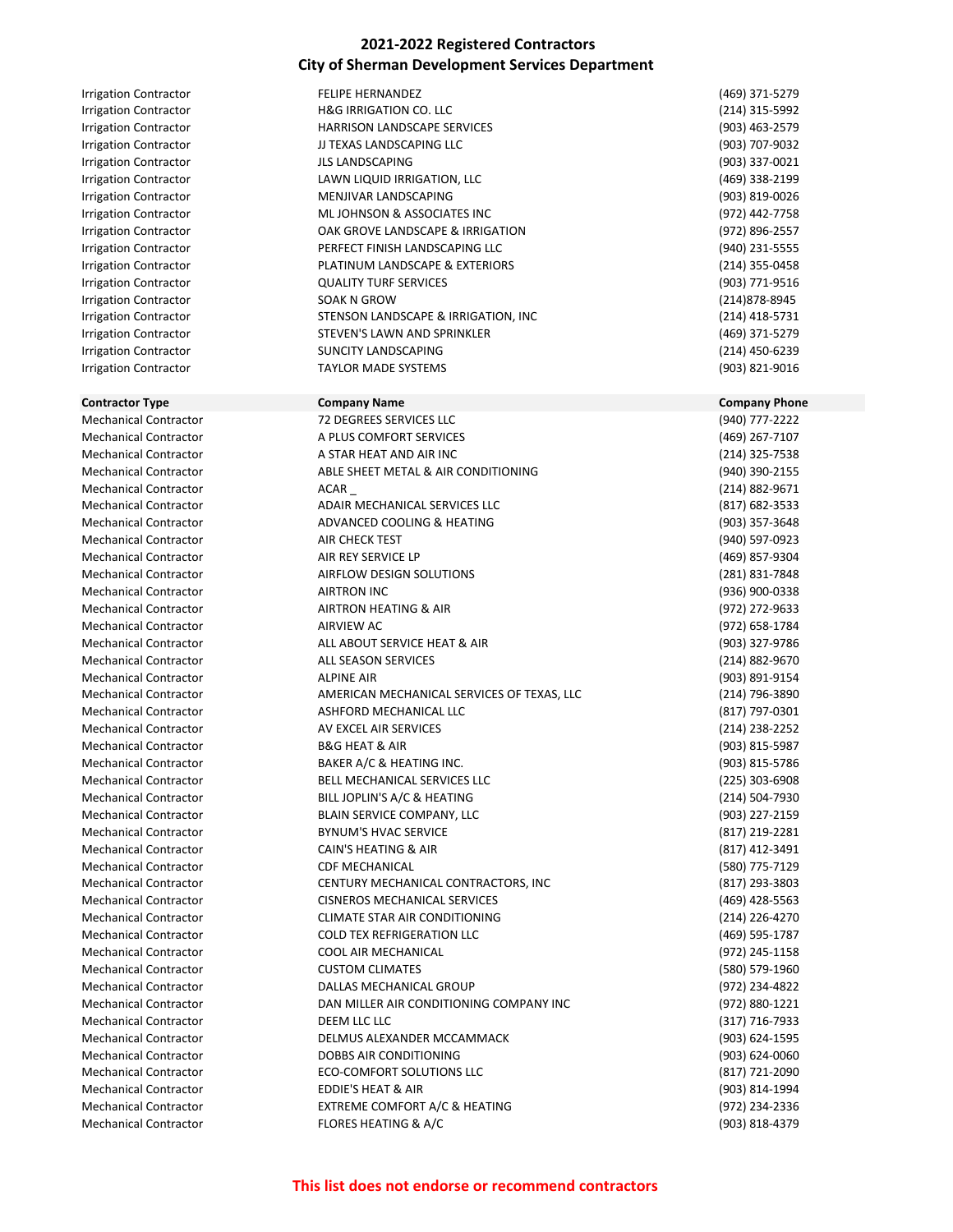| <b>Mechanical Contractor</b> |
|------------------------------|
| Mechanical Contractor        |
| <b>Mechanical Contractor</b> |
| Mechanical Contractor        |
| Mechanical Contractor        |
| <b>Mechanical Contractor</b> |
| Mechanical Contractor        |
| Mechanical Contractor        |
| Mechanical Contractor        |
| Mechanical Contractor        |
| <b>Mechanical Contractor</b> |
| <b>Mechanical Contractor</b> |
| <b>Mechanical Contractor</b> |
| Mechanical Contractor        |
| Mechanical Contractor        |
| <b>Mechanical Contractor</b> |
| <b>Mechanical Contractor</b> |
| <b>Mechanical Contractor</b> |
| <b>Mechanical Contractor</b> |
| Mechanical Contractor        |
| Mechanical Contractor        |
| Mechanical Contractor        |
| <b>Mechanical Contractor</b> |
| <b>Mechanical Contractor</b> |
| Mechanical Contractor        |
| <b>Mechanical Contractor</b> |
| Mechanical Contractor        |
| <b>Mechanical Contractor</b> |
| Mechanical Contractor        |
| <b>Mechanical Contractor</b> |
| <b>Mechanical Contractor</b> |
| <b>Mechanical Contractor</b> |
| <b>Mechanical Contractor</b> |
| Mechanical Contractor        |
| <b>Mechanical Contractor</b> |
| <b>Mechanical Contractor</b> |
| <b>Mechanical Contractor</b> |
| <b>Mechanical Contractor</b> |
| Mechanical Contractor        |
| <b>Mechanical Contractor</b> |
| Mechanical Contractor        |
| Mechanical Contractor        |
| Mechanical Contractor        |
| Mechanical Contractor        |
| <b>Mechanical Contractor</b> |
| Mechanical Contractor        |
| <b>Mechanical Contractor</b> |
|                              |

#### **Contractor Type Company Name Company Phone**

Plumbing Master Contractor AQUA GROUP (817) 880-5027

| Mechanical Contractor        | FOUR STAR FABRICATORS & SERVICE INC       | (903) 965-4309   |
|------------------------------|-------------------------------------------|------------------|
| Mechanical Contractor        | GOOD AC MECHANICAL, LLC                   | (817) 444-0126   |
| <b>Mechanical Contractor</b> | HERNAN HERNANDEZ AC/ PLUMBING/ ELECTRICAL | (214) 793-9626   |
| Mechanical Contractor        | HORTON COMMERCIAL REFRIGERATION           | (903) 355-1033   |
| Mechanical Contractor        | <b>HUNTER SUPERTECHS</b>                  | (580) 223-9090   |
| <b>Mechanical Contractor</b> | INCREDIBLE AIR CONDITIONING               | (469) 346-6947   |
| Mechanical Contractor        | INFINITY CONTRACTORS INTERNATIONAL        | (817) 838-8700   |
| <b>Mechanical Contractor</b> | <b>K&amp;S HEATING &amp; A/C</b>          | (214) 919-1728   |
| <b>Mechanical Contractor</b> | <b>KC SERVICES</b>                        | (972) 489-4105   |
| <b>Mechanical Contractor</b> | KOSEL AC & HEATING INC                    | (512) 487-4401   |
| <b>Mechanical Contractor</b> | <b>L&amp;S MECHANICAL</b>                 | (214) 393-8343   |
| <b>Mechanical Contractor</b> | LAKE-AIRE HEATING & A/C CO INC.           | (903) 818-6501   |
| <b>Mechanical Contractor</b> | LENNOX NATIONAL ACCOUNT SERVICES          | (214) 876-4953   |
| <b>Mechanical Contractor</b> | LIBERTY AIR & HEAT                        | (214) 490-7999   |
| <b>Mechanical Contractor</b> | <b>LOCHRIDGE PRIEST</b>                   | (254) 379-3817   |
| <b>Mechanical Contractor</b> | <b>MANN REFRIGERATION</b>                 | (940) 683-6266   |
| <b>Mechanical Contractor</b> | MCDANIEL A/C COLLINSVILLE                 | (903) 815-4203   |
| <b>Mechanical Contractor</b> | MCDANIEL AIR CONDITIONING & HEATING       | (903) 815-8242   |
| <b>Mechanical Contractor</b> | MENDEZ MECHANICAL LLC                     | (214) 870-2398   |
| <b>Mechanical Contractor</b> | MITCHELL HVAC & REFRIGERATION             | (903) 449-8028   |
| Mechanical Contractor        | MURILLO'S REMODELING                      | (713) 492-6942   |
| <b>Mechanical Contractor</b> | MUSTANG MECHANICAL & CONTRACTORS LLC      | (972) 841-6594   |
| <b>Mechanical Contractor</b> | NATIONAL NETWORK SERVICES                 | (972) 438-7339   |
| <b>Mechanical Contractor</b> | NOBLE ONE CONTRACTORS                     | (903) 744-3353   |
| <b>Mechanical Contractor</b> | NORTH TEXAS SCS LLC                       | (903) 818-7044   |
| <b>Mechanical Contractor</b> | OSBOURN AIR & APPLIANCE REPAIR            | (903) 647-7093   |
| <b>Mechanical Contractor</b> | PAUL BOAZ AIR, LLC                        | (903) 893-4413   |
| <b>Mechanical Contractor</b> | PML AIR CONDITIONING                      | (214) 566-0240   |
| Mechanical Contractor        | PERFORMANCE HEAT & AIR, INC               | (817) 477-1000   |
| <b>Mechanical Contractor</b> | RELIANT HEATING & AIR CONDITIONING        | $(817)$ 616-1100 |
| <b>Mechanical Contractor</b> | RETRO SERVICE COMPANY                     | (817) 345-1189   |
| Mechanical Contractor        | REYNOLDS ELECTRIC HEAT & AIR              | (903) 892-1154   |
| <b>Mechanical Contractor</b> | ROBERT'S HEATING AND AIR LLC              | (903) 463-2634   |
| <b>Mechanical Contractor</b> | SERVICE FIRST MECHANICAL LLC              | (214) 680-6369   |
| <b>Mechanical Contractor</b> | SHAWN FLINN REFRIGERATION                 | (903) 337-5580   |
| <b>Mechanical Contractor</b> | SISEMORE SERVICES LLC                     | (903) 893-0801   |
| <b>Mechanical Contractor</b> | SMITH ELECTRICAL                          | (903) 814-6092   |
| Mechanical Contractor        | TDR CONTRACTORS, INC                      | (903) 806-3510   |
| <b>Mechanical Contractor</b> | <b>TERGERSON HEATING &amp; AIR</b>        | (806) 332-8915   |
| <b>Mechanical Contractor</b> | <b>TEXAS COOL MECHANICAL</b>              | (469) 450-8767   |
| <b>Mechanical Contractor</b> | TEXAS INNOVATIVE CONTROLS LLC             | (469) 450-8274   |
| <b>Mechanical Contractor</b> | TEXAS TOTAL MECHANICAL AC                 | (214) 229-6570   |
| <b>Mechanical Contractor</b> | THE COMFORT PROS LLC                      | (903) 587-2161   |
| <b>Mechanical Contractor</b> | THE RIGHT TEMPERATURE                     | (972) 463-4692   |
| <b>Mechanical Contractor</b> | TOWN EAST HEATING & A/C                   | (903) 815-5987   |
| <b>Mechanical Contractor</b> | TRAVIS MECHANICAL LLC                     | (214) 535-5813   |
| <b>Mechanical Contractor</b> | TRI COUNTY AIR CARE LLC                   | (214) 385-1234   |
|                              |                                           |                  |

#### Plumbing Contractor - LP Gas A&M PLUMBING SOLUTIONS (817) 573-2600 Plumbing Contractor - LP Gas A SQUARED PLUMBING (817) 542-8491 Plumbing Master Contractor **AARROW PLUMBING & GAS** (985) 778-7361 Plumbing Master Contractor **ACM PLUMBING CO ACM PLUMBING CO** (469) 360-6479 Plumbing Master Contractor **ACTION PLUMBING ACTION PLUMBING** (903) 814-6813 Plumbing Master Contractor AH PLUMBING (817) 501-2031 Plumbing Master Contractor ALAN'S PLUMBING CO INC (817) 925-0582 Plumbing Master Contractor **ALL PRO PLUMBING ALL PRO PLUMBING** (903) 815-6621 Plumbing Master Contractor ALLEGIANCE PLUMBING SERVICES LLC (817) 630-5831 Plumbing Master Contractor **AMERICAN LEAK DETECTION DETECTION CONTRACT 1243-6939** (214) 243-6939 Plumbing Master Contractor **ANDERSON PLUMBING CO LLC** (214) 843-4529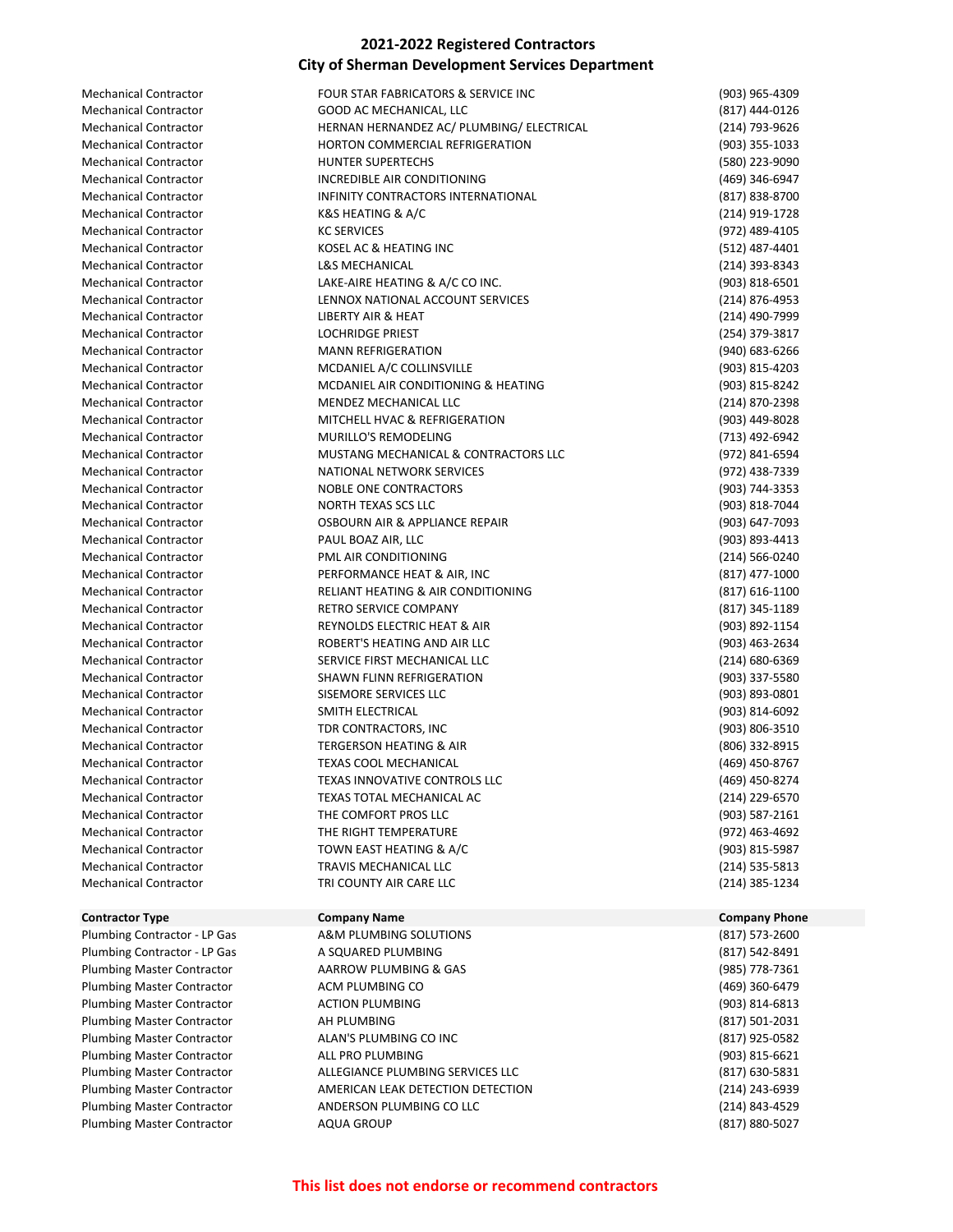| <b>Plumbing Master Contractor</b> | ARROW PLUMBING LLC                         | (580) 775-1732 |
|-----------------------------------|--------------------------------------------|----------------|
| <b>Plumbing Master Contractor</b> | BARRERA PLUMBING LLC                       | (972) 494-4115 |
| <b>Plumbing Master Contractor</b> | <b>BLAKBURN PLUMBING</b>                   | (580) 916-6799 |
| <b>Plumbing Master Contractor</b> | <b>BROTHER PLUMBING</b>                    | (469) 968-6730 |
| <b>Plumbing Master Contractor</b> | BT PLUMBING                                | (972) 679-2029 |
| <b>Plumbing Master Contractor</b> | <b>BURDEN PLUMBING &amp; SEPTIC SYSTEM</b> | (903) 465-3392 |
| <b>Plumbing Master Contractor</b> | <b>CBS MECHANICAL INC</b>                  | (940) 387-7568 |
| <b>Plumbing Master Contractor</b> | <b>CCI PLUMBING</b>                        | (972) 971-7120 |
| <b>Plumbing Master Contractor</b> | CENTURY MECHANICAL CONTRACTORS, INC        | (817) 293-3803 |
| <b>Plumbing Master Contractor</b> | CHIP MILLER PLUMBING LLC                   | (903) 873-9558 |
| <b>Plumbing Master Contractor</b> | <b>CR PLUMBING</b>                         | (940) 367-3778 |
| <b>Plumbing Master Contractor</b> | COMFORT TECH PLUMBING INC                  | (214) 460-2052 |
| <b>Plumbing Master Contractor</b> | <b>CUSTOM WORKS PLUMBING</b>               | (214) 724-6084 |
| <b>Plumbing Master Contractor</b> | D&M PLUMBING CONTRACTORS                   | (972) 562-3170 |
| <b>Plumbing Master Contractor</b> | DANIEL'S PLUMBING REPAIR                   | (817) 312-8352 |
| <b>Plumbing Master Contractor</b> | DANIEL'S PLUMBING SERVICE                  | (469) 261-9203 |
| <b>Plumbing Master Contractor</b> | DAUM PLUMBING CO INC                       | (972) 241-7000 |
| <b>Plumbing Master Contractor</b> | DF PLUMBING                                | (214) 282-9892 |
| <b>Plumbing Master Contractor</b> | DIAL MECHANICAL                            | (903) 227-7708 |
| <b>Plumbing Master Contractor</b> | DOBBELS PLUMBING                           | (903) 271-5634 |
|                                   | <b>DODSON PLUMBING</b>                     |                |
| <b>Plumbing Master Contractor</b> |                                            | (972) 363-9978 |
| <b>Plumbing Master Contractor</b> | DUSTY UNDERWOOD PLUMBING & SEPTIC, INC     | (903) 449-1677 |
| <b>Plumbing Master Contractor</b> | <b>DWAYNES PLUMBING</b>                    | (903) 893-6097 |
| <b>Plumbing Master Contractor</b> | EMERALD PLUMBING OF TEXAS LLC              | (469) 408-0795 |
| <b>Plumbing Master Contractor</b> | ENTERPRISE PLUMBING INC                    | (469) 853-4062 |
| <b>Plumbing Master Contractor</b> | EVANS PROFESSIONAL PLUMBING                | (469) 989-7441 |
| <b>Plumbing Master Contractor</b> | <b>FARO PLUMBING</b>                       | (903) 818-1078 |
| <b>Plumbing Master Contractor</b> | FIRE LINE SERVICES, INC                    | (817) 307-1560 |
| <b>Plumbing Master Contractor</b> | <b>G&amp;L MECHANICAL CONTRACTORS</b>      | (214) 794-7879 |
| <b>Plumbing Master Contractor</b> | GREAT STATE OF TEXAS PLUMBING CO           | (903) 771-2661 |
| <b>Plumbing Master Contractor</b> | <b>GRIFFIN PLUMBING CO</b>                 | (972) 658-7579 |
| <b>Plumbing Master Contractor</b> | <b>GUARDIAN PLUMBING SOLUTIONS</b>         | (972) 765-5841 |
| <b>Plumbing Master Contractor</b> | <b>HACKLER PLUMBING</b>                    | (972) 533-2952 |
| <b>Plumbing Master Contractor</b> | HERNAN HERNANDEZ AC/ PLUMBING/ ELECTRICAL  | (214) 793-9626 |
| <b>Plumbing Master Contractor</b> | JKP PLUMBING INC                           | (903) 271-2787 |
| <b>Plumbing Master Contractor</b> | JOHNSON PLUMBING CONTRACTORS               | (214) 551-3765 |
| <b>Plumbing Master Contractor</b> | <b>JNV PLUMBING</b>                        | (972) 345-3289 |
| <b>Plumbing Master Contractor</b> | JS PLUMBING, INC                           | (940) 704-1077 |
| <b>Plumbing Master Contractor</b> | KAKUNA MATATA PLUMBING SERVICE             | (214) 535-6514 |
| <b>Plumbing Master Contractor</b> | <b>KEENAN SERVICES INC</b>                 | (940) 391-9544 |
| <b>Plumbing Master Contractor</b> | <b>KEN-MAN PLUMBING</b>                    | (817) 538-8776 |
| <b>Plumbing Master Contractor</b> | KODIAK PLUMBING SERVICES LLC               | (469) 543-9948 |
| <b>Plumbing Master Contractor</b> | KOZLOVSKY PLUMBING                         | (469) 337-9635 |
| <b>Plumbing Master Contractor</b> | <b>L&amp;S MECHANICAL</b>                  | (972) 331-6850 |
| <b>Plumbing Master Contractor</b> | LARRY MYER PLUMBING CO                     | (214) 535-6514 |
| <b>Plumbing Master Contractor</b> | LLOYD PLYLER CONSTRUCTION                  | (903) 893-6393 |
| <b>Plumbing Master Contractor</b> | LOCHRIDGE PLUMBING CO LLC                  | (254) 744-7852 |
| <b>Plumbing Master Contractor</b> | M&L PLUMBING                               | (903) 461-9509 |
| <b>Plumbing Master Contractor</b> | <b>MALONE PLUMBING</b>                     | (903) 815-9081 |
| <b>Plumbing Master Contractor</b> | MAS PLUMBING                               | (214) 756-0827 |
| <b>Plumbing Master Contractor</b> | MAVERICK PLUMBING, LLC                     | (469) 704-4604 |
| <b>Plumbing Master Contractor</b> | MECHANICAL PARTNERS INC                    | (214) 876-7702 |
| <b>Plumbing Master Contractor</b> | MEDPLUMB LLC                               | (903) 288-0228 |
| <b>Plumbing Master Contractor</b> | MEGAPIPE PLUMBING                          | (469) 642-5721 |
| <b>Plumbing Master Contractor</b> | MIINC LP                                   | (214) 329-0403 |
| <b>Plumbing Master Contractor</b> | MR PLUMBER                                 | (903) 868-3800 |
| <b>Plumbing Master Contractor</b> | MURILLO'S REMODELING                       | (713) 433-8665 |
| <b>Plumbing Master Contractor</b> | <b>NEAL PLUMBING</b>                       | (903) 814-0020 |
| <b>Plumbing Master Contractor</b> | NEWCOMER PLUMBING LLC                      | (972) 567-3830 |
| <b>Plumbing Master Contractor</b> | NORTH TEXAS CUSTOM PLUMBING                | (972) 382-8324 |
| <b>Plumbing Master Contractor</b> | NORTH TEXAS PLUMBING GROUP                 | (214) 636-7330 |
|                                   |                                            |                |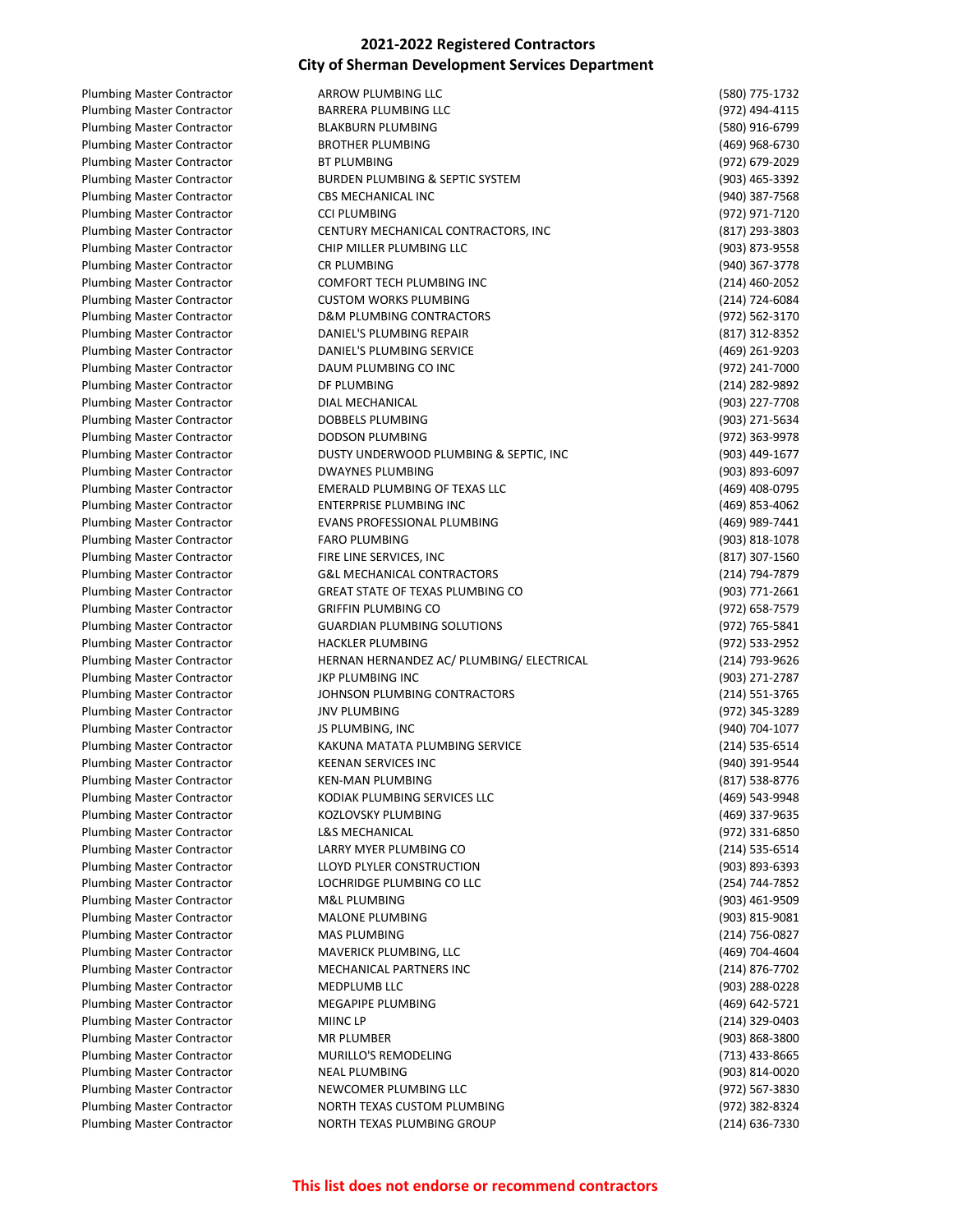Plumbing Master Contractor **ON CALL PLUMBING CONTRACTION** (972) 636-0600

Plumbing Master Contractor **PALMER SERVICES LLC PALMER SERVICES LLC** (214) 763-0765 Plumbing Master Contractor **PENNINGTON MECHANICAL** PHOTOS PENNINGTON MECHANICAL (214) 529-7127 Plumbing Master Contractor **PIPELINE DREAMS** PHOTO 261-0416 Plumbing Master Contractor **PLATINUM PLUMBING** PLOT **PLATINUM PLUMBING** (817) 933-2843 Plumbing Master Contractor **PLUMB-AROUND PLUMBING** PLOMBING (214) 218-5083 Plumbing Master Contractor **PLUMB SOME** PLOT PLOT **PLUMB SOME** (817) 422-4713 Plumbing Master Contractor **PRECISION PLUMBING SERVICES** PLOMBING SERVICES (214) 518-1920 Plumbing Master Contractor **PREMIER PLUMBERS OF TEXAS** (972) 971-0713 Plumbing Master Contractor **PRO SOURCE PLUMBING PRO SOURCE PLUMBING** (972) 533-0512 Plumbing Master Contractor **PROFESSIONAL PLUMBERS GROUP** Promotion and the extendio of the extendio of the PROFESSIONAL PLUMBERS GROUP Plumbing Master Contractor **PROSTAR PROFESSIONAL PLUMBING Professional PLUMBING** (469) 410-2699 Plumbing Master Contractor **PRUITT PLUMBING** PROPERTY ASSESSED ASSESSED FOR A 45 YO 45726 Plumbing Master Contractor QUALITY PLUMBING (214) 726-6759 Plumbing Master Contractor **R&R PLUMBING R&R PLUMBING R** 214) 803-6245 Plumbing Master Contractor **REACTION PLUMBING REACTION PLUMBING** (903) 818-3128 Plumbing Master Contractor **RED'S PLUMBING RED'S PLUMBING** (903) 821-3698 Plumbing Master Contractor **RED RIVER PLUMBING LLC** (903) 821-5715 Plumbing Master Contractor **RG SERVICES SERVICES** SERVICES **RG SERVICES** (214) 578-6765 Plumbing Master Contractor **RICKY HOGAN PLUMBING RIGHT RICKY HOGAN PLUMBING** (903) 818-0361 Plumbing Master Contractor **RLB PLUMBING RUB PLUMBING REGISTER RUBBING REGISTER RUBBING REGISTER RUBBING REGISTER RUBBING REGISTER RUBBING RUBBING RUBBING RUBBING RUBBING RUBBING RUBBING** Plumbing Master Contractor **ROBERT LEE BROWN JR ROBERT LEE BROWN 10 ROBERT 10 ROBERT LEE BROWN JR ROBERT 10 ROBERT 10 ROBERT 10 ROBERT 10 ROBERT 10 ROBERT 10 ROBERT 10 ROBERT 10 ROBERT 10 ROBERT 1** Plumbing Master Contractor SAME DAY WATER HEATER (972) 849-4711 Plumbing Master Contractor SELECT PLUMBING (903) 271-8509 Plumbing Master Contractor SISEMORE SERVICES LLC (903) 893-0801 Plumbing Master Contractor SMR PLUMBING INC (469) 556-5288 Plumbing Master Contractor STARLITE PLUMBING & LEAK DETECTION (903) 436-3503 Plumbing Master Contractor STARPOINT TEXAS PLUMBING (469) 207-7068 Plumbing Master Contractor STEVE'S PLUMBING TERMING (940) 206-8731 Plumbing Master Contractor SWAN ELECTRIC PLUMBING HEATING & AIR (214) 989-7207 Plumbing Master Contractor T&CJ MECHANICAL (469) 632-6303 Plumbing Master Contractor TEMPO INC **TEMPO INC TEMPO INC 1998** THE CONTROLLY **1469** THE CONTROLLY **TEMPO INC** Plumbing Master Contractor TEXAS BLESSED PLUMBING THE SAME CONTROLLERGY (972) 877-8037 Plumbing Master Contractor **TEXAS REBATH** (972) 863-2284 Plumbing Master Contractor TEXOMA SERVICES (903) 900-3503 Plumbing Master Contractor TIM LONG PLUMBING (817) 439-3629 Plumbing Master Contractor THE BRANDT COMPANIES LLC (214) 287-9343 Plumbing Master Contractor TRAINOR PLUMBING (903) 271-6298 Plumbing Master Contractor TRI DAL LLC (817) 319-5141 Plumbing Master Contractor **CONTERTS IS A VIP PLUMBING EXPERTS LLC CONTERTS IS A VIOLAT A VIOLAT A VIOLAT A VIOLAT A VIOLAT A VIOLAT A VIOLAT A VIOLAT A VIOLAT A VIOLAT A VIOLAT A VIOLAT A VIOLAT A VIOLAT A VIOLAT A VIOL** Plumbing Master Contractor WILKEY PLUMBING LLC (580) 634-2900 Plumbing Master Contractor WILSON MCLAIN PLUMBING (940) 367-3224 Plumbing Master Contractor **MINDMILL PLUMBING LLC CONTRACTER (903) 327-3009 (903)** 327-3009 Plumbing Master Contractor WITT PLUMBING CO (817) 447-1784

| <b>Plumbing Master Contractor</b> | <b>T&amp;CJ MECHANICAL</b>            | (469) 632-6303       |
|-----------------------------------|---------------------------------------|----------------------|
| <b>Plumbing Master Contractor</b> | <b>TEMPO INC</b>                      | (469) 744-3045       |
| <b>Plumbing Master Contractor</b> | <b>TEXAS BLESSED PLUMBING</b>         | (972) 877-8037       |
| <b>Plumbing Master Contractor</b> | <b>TEXAS REBATH</b>                   | (972) 863-2284       |
| <b>Plumbing Master Contractor</b> | <b>TEXOMA SERVICES</b>                | (903) 900-3503       |
| <b>Plumbing Master Contractor</b> | TIM LONG PLUMBING                     | (817) 439-3629       |
| <b>Plumbing Master Contractor</b> | THE BRANDT COMPANIES LLC              | (214) 287-9343       |
| <b>Plumbing Master Contractor</b> | <b>TRAINOR PLUMBING</b>               | (903) 271-6298       |
| <b>Plumbing Master Contractor</b> | TRI DAL LLC                           | (817) 319-5141       |
| <b>Plumbing Master Contractor</b> | <b>VIP PLUMBING EXPERTS LLC</b>       | (469) 486-0687       |
| Plumbing Master Contractor        | <b>WILKEY PLUMBING LLC</b>            | (580) 634-2900       |
| Plumbing Master Contractor        | <b>WILSON MCLAIN PLUMBING</b>         | (940) 367-3224       |
| <b>Plumbing Master Contractor</b> | WINDMILL PLUMBING LLC                 | (903) 327-3009       |
| <b>Plumbing Master Contractor</b> | WITT PLUMBING CO                      | (817) 447-1784       |
| <b>Contractor Type</b>            | <b>Company Name</b>                   | <b>Company Phone</b> |
| Roofing Contractor                | ALLRED ROOFING & CONSTRUCTION         | (469) 879-2703       |
| Roofing Contractor                | ALL SEASON ROOFING                    | (903) 487-8190       |
| Roofing Contractor                | AMERICAN ROOFING & CONSTRUCTION       | (903) 815-8939       |
| Roofing Contractor                | AMPRO ROOFING & SHEET METAL           | (214) 500-0512       |
| Roofing Contractor                | <b>APEX CONSTRUCTION</b>              | (903) 267-3267       |
| Roofing Contractor                | BLEU LEGACY DEVELOPERS LLC            | (903) 820-8146       |
| Roofing Contractor                | <b>BLUESTONE PARTNERS LLC</b>         | (903) 815-8939       |
| Roofing Contractor                | <b>BT XTERIORS LLC</b>                | (903) 662-1916       |
| Roofing Contractor                | <b>CHAPMAN CONSTRUCTION</b>           | (903) 328-7524       |
| Roofing Contractor                | <b>DCS ROOFING &amp; CONSTRUCTION</b> | (580) 276-6184       |
| Roofing Contractor                | <b>FOSSIL RIDGE ROOFING</b>           | (903) 624-4900       |
| Roofing Contractor                | <b>FOUNTAIN ROOFING</b>               | (903) 328-4653       |
| Roofing Contractor                | <b>JCT ROOFING</b>                    | (903) 816-3990       |
| Roofing Contractor                | LANKFORD ROOFING & CONSTRUCTION, LLC  | (903) 465-7677       |
| Roofing Contractor                | LIFETIME COMMERCIAL ROOFING           | (817) 369-3600       |
|                                   |                                       |                      |